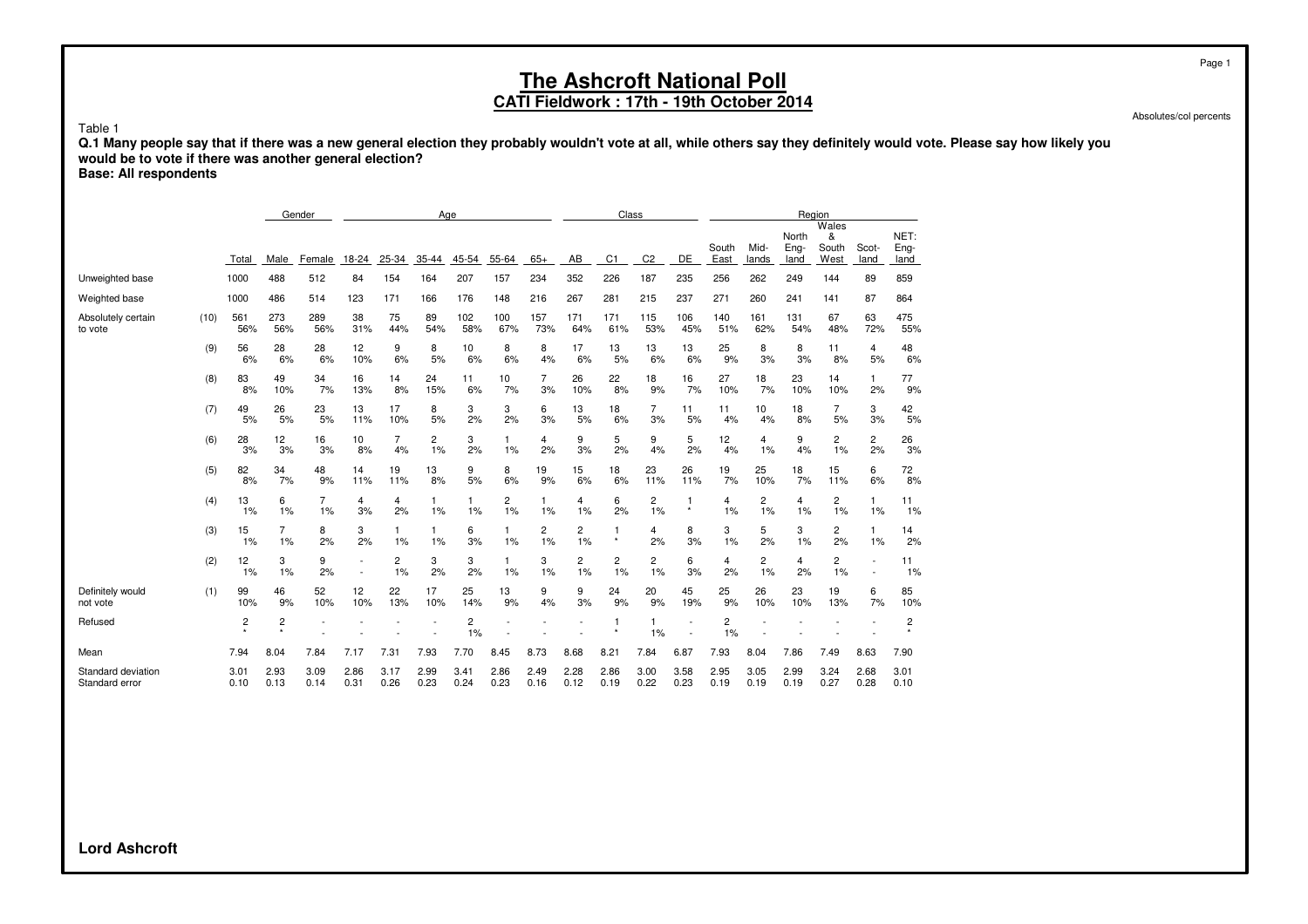### **CATI Fieldwork : 17th - 19th October 2014**

Absolutes/col percents

Page 2

Table 1

**Q.1 Many people say that if there was a new general election they probably wouldn't vote at all, while others say they definitely would vote. Please say how likely you would be to vote if there was another general election?**

**Base: All respondents**

|                                      |      |              |                |                      | Voting Intention                           |                      |                      | Swing<br>Vote            |               | Vote in 2010 |                                                      | VI Conviction<br>(Q4)      |                          |
|--------------------------------------|------|--------------|----------------|----------------------|--------------------------------------------|----------------------|----------------------|--------------------------|---------------|--------------|------------------------------------------------------|----------------------------|--------------------------|
|                                      |      | Total        | Cons           | Lab                  | Lib<br>Dem                                 | <b>UKIP</b>          | DK/Ref               |                          | Cons          | Lab          | Lib<br>Dem                                           | Def<br>vote<br>that<br>way | Might<br>vote<br>diff    |
| Unweighted base                      |      | 1000         | 205            | 218                  | 47                                         | 128                  | 203                  | 428                      | 234           | 188          | 103                                                  | 397                        | 304                      |
| Weighted base                        |      | 1000         | 190            | 222                  | 50                                         | 130                  | 199                  | 439                      | 213           | 178          | 134                                                  | 388                        | 315                      |
| Absolutely certain<br>to vote        | (10) | 561<br>56%   | 132<br>69%     | 141<br>63%           | 30<br>61%                                  | 88<br>67%            | 106<br>53%           | 211<br>48%               | 163<br>76%    | 127<br>71%   | 92<br>69%                                            | 294<br>76%                 | 162<br>51%               |
|                                      | (9)  | 56<br>6%     | 10<br>5%       | 14<br>6%             | 6<br>11%                                   | 10<br>7%             | 8<br>4%              | 35<br>8%                 | 12<br>6%      | 9<br>5%      | 8<br>6%                                              | 19<br>5%                   | 29<br>9%                 |
|                                      | (8)  | 83<br>8%     | 16<br>8%       | 21<br>10%            | 3<br>6%                                    | 11<br>9%             | 15<br>8%             | 47<br>11%                | 16<br>7%      | 14<br>8%     | $\overline{7}$<br>5%                                 | 32<br>8%                   | 36<br>12%                |
|                                      | (7)  | 49<br>5%     | 10<br>5%       | 11<br>5%             | $\overline{a}$<br>$\overline{\phantom{a}}$ | 7<br>5%              | 15<br>8%             | 37<br>8%                 | 5<br>2%       | 6<br>3%      | 13<br>10%                                            | 10<br>3%                   | 24<br>8%                 |
|                                      | (6)  | 28<br>3%     | 5<br>3%        | 11<br>5%             | 1<br>2%                                    | 1<br>1%              | 9<br>5%              | 20<br>5%                 | 5<br>2%       | 4<br>2%      | 2<br>2%                                              | 6<br>2%                    | 13<br>4%                 |
|                                      | (5)  | 82<br>8%     | 11<br>6%       | 14<br>6%             | 6<br>11%                                   | 8<br>6%              | 33<br>17%            | 64<br>15%                | 8<br>4%       | 13<br>7%     | 6<br>5%                                              | 14<br>4%                   | 35<br>11%                |
|                                      | (4)  | 13<br>1%     | 4<br>2%        | 3<br>1%              | 1<br>2%                                    | 3<br>2%              | 1<br>1%              | 10<br>2%                 | 1<br>$\star$  | ÷            | $\overline{a}$<br>٠                                  | 3<br>1%                    | 8<br>3%                  |
|                                      | (3)  | 15<br>1%     | 3<br>1%        | $\overline{2}$<br>1% | 3<br>6%                                    | $\overline{c}$<br>1% | $\overline{4}$<br>2% | 9<br>2%                  | 1<br>$^\star$ | 1<br>$\star$ | 3<br>3%                                              | 5<br>1%                    | 6<br>2%                  |
|                                      | (2)  | 12<br>1%     | $\overline{a}$ | 6<br>3%              |                                            | 1<br>1%              | 5<br>3%              | 6<br>1%                  | 2<br>1%       | 3<br>1%      | $\overline{\phantom{0}}$<br>$\overline{\phantom{a}}$ | 6<br>2%                    | 1<br>$\star$             |
| Definitely would<br>not vote         | (1)  | 99<br>10%    |                |                      |                                            | $\overline{a}$       |                      | $\overline{\phantom{a}}$ | 1<br>1%       | 2<br>1%      | 1<br>1%                                              |                            | $\overline{\phantom{a}}$ |
| Refused                              |      | 2<br>$\star$ |                |                      |                                            | L,                   | 2<br>1%              |                          |               |              |                                                      |                            |                          |
| Mean                                 |      | 7.94         | 9.00           | 8.73                 | 8.58                                       | 8.97                 | 8.16                 | 8.14                     | 9.26          | 8.99         | 8.99                                                 | 9.21                       | 8.40                     |
| Standard deviation<br>Standard error |      | 3.01<br>0.10 | 1.79<br>0.13   | 2.08<br>0.14         | 2.29<br>0.33                               | 1.85<br>0.16         | 2.35<br>0.17         | 2.23<br>0.11             | 1.68<br>0.11  | 1.97<br>0.14 | 1.83<br>0.18                                         | 1.74<br>0.09               | 2.07<br>0.12             |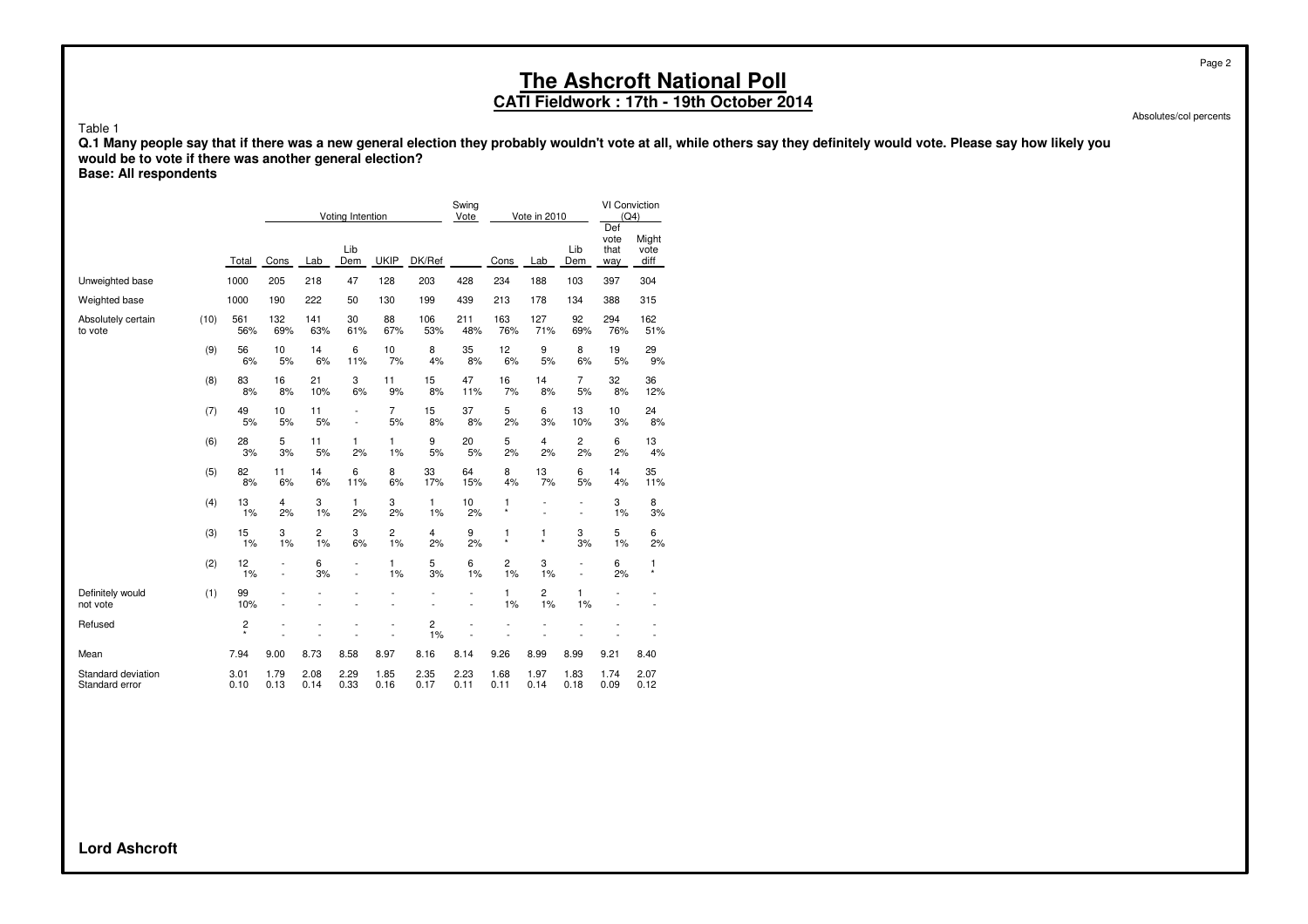**CATI Fieldwork : 17th - 19th October 2014**

Table 2 **Q.2 If there was a general election tomorrow, which party would you vote for? Base: All respondents**

|                               |              |            | Gender       |           |                          | Age       |           |           |                                                      |              | Class                    |                |           |               |               |                       | Region                      |                                                      |                      |
|-------------------------------|--------------|------------|--------------|-----------|--------------------------|-----------|-----------|-----------|------------------------------------------------------|--------------|--------------------------|----------------|-----------|---------------|---------------|-----------------------|-----------------------------|------------------------------------------------------|----------------------|
|                               | Total        | Male       | Female       | 18-24     | 25-34                    | $35 - 44$ | 45-54     | 55-64     | $65+$                                                | AB           | C <sub>1</sub>           | C <sub>2</sub> | DE        | South<br>East | Mid-<br>lands | North<br>Eng-<br>land | Wales<br>&<br>South<br>West | Scot-<br>land                                        | NET:<br>Eng-<br>land |
| Unweighted base               | 1000         | 488        | 512          | 84        | 154                      | 164       | 207       | 157       | 234                                                  | 352          | 226                      | 187            | 235       | 256           | 262           | 249                   | 144                         | 89                                                   | 859                  |
| Weighted base                 | 1000         | 486        | 514          | 123       | 171                      | 166       | 176       | 148       | 216                                                  | 267          | 281                      | 215            | 237       | 271           | 260           | 241                   | 141                         | 87                                                   | 864                  |
| Conservative                  | 190<br>19%   | 100<br>21% | 90<br>18%    | 13<br>11% | 29<br>17%                | 31<br>19% | 27<br>15% | 30<br>21% | 60<br>28%                                            | 60<br>22%    | 62<br>22%                | 40<br>19%      | 28<br>12% | 68<br>25%     | 46<br>18%     | 42<br>17%             | 29<br>21%                   | 5<br>5%                                              | 179<br>21%           |
| Labour                        | 222<br>22%   | 97<br>20%  | 126<br>24%   | 33<br>27% | 39<br>23%                | 38<br>23% | 42<br>24% | 39<br>26% | 31<br>14%                                            | 66<br>25%    | 65<br>23%                | 37<br>17%      | 55<br>23% | 63<br>23%     | 61<br>24%     | 61<br>25%             | 19<br>14%                   | 17<br>20%                                            | 196<br>23%           |
| Liberal Democrat              | 50<br>5%     | 20<br>4%   | 30<br>6%     | 3<br>2%   | 7<br>4%                  | 6<br>4%   | 10<br>5%  | 4<br>3%   | 19<br>9%                                             | 22<br>8%     | 15<br>5%                 | 9<br>4%        | 3<br>1%   | 16<br>6%      | 15<br>6%      | 7<br>3%               | 10<br>7%                    | 2<br>2%                                              | 46<br>5%             |
| <b>SNP</b>                    | 30<br>3%     | 14<br>3%   | 15<br>3%     | 1<br>1%   | 5<br>3%                  | 13<br>8%  | 4<br>2%   | 3<br>2%   | 3<br>1%                                              | 8<br>3%      | 8<br>3%                  | 11<br>5%       | 3<br>1%   |               |               |                       |                             | 30<br>34%                                            |                      |
| Plaid Cymru                   | 6<br>1%      | 4<br>1%    | 2<br>$\star$ | 1<br>1%   | $\overline{\phantom{a}}$ |           | 2<br>1%   | 1<br>1%   | 2<br>1%                                              | 1<br>$\star$ | 2<br>1%                  | 3<br>1%        | 1<br>1%   |               |               |                       | 6<br>5%                     |                                                      |                      |
| The UK Independence<br>Party  | 130<br>13%   | 80<br>17%  | 50<br>10%    | 15<br>12% | 16<br>9%                 | 15<br>9%  | 29<br>16% | 14<br>10% | 41<br>19%                                            | 21<br>8%     | 30<br>11%                | 41<br>19%      | 38<br>16% | 34<br>13%     | 37<br>14%     | 38<br>16%             | 16<br>11%                   | 5<br>6%                                              | 120<br>14%           |
| The Green Party               | 59<br>6%     | 33<br>7%   | 26<br>5%     | 24<br>19% | 15<br>9%                 | 7<br>4%   | 4<br>2%   | 5<br>4%   | 4<br>2%                                              | 21<br>8%     | 15<br>5%                 | 12<br>6%       | 10<br>4%  | 12<br>4%      | 12<br>5%      | 16<br>7%              | 14<br>10%                   | 5<br>5%                                              | 53<br>6%             |
| The British National<br>Party | 5<br>$\star$ | 3<br>1%    | 1<br>$\star$ | 2<br>2%   | $\overline{\phantom{a}}$ |           | 1<br>1%   | 1<br>1%   | $\overline{\phantom{a}}$<br>$\overline{\phantom{a}}$ | 1<br>1%      | 2<br>1%                  | $\star$        |           | 1<br>$\star$  |               | 2<br>1%               | 1<br>$\star$                | $\overline{\phantom{a}}$<br>$\overline{\phantom{a}}$ | 5<br>1%              |
| Another party                 | 11<br>1%     | 8<br>2%    | 3<br>1%      |           | 2<br>1%                  | 4<br>2%   | 1<br>1%   | 3<br>2%   | $^\star$                                             | 4<br>2%      | $\overline{\phantom{a}}$ | 2<br>1%        | 5<br>2%   | 3<br>1%       | 3<br>1%       | 3<br>1%               | 1<br>1%                     | 1<br>1%                                              | 9<br>1%              |
| Would not vote                | 99<br>10%    | 46<br>9%   | 52<br>10%    | 12<br>10% | 22<br>13%                | 17<br>10% | 25<br>14% | 13<br>9%  | 9<br>4%                                              | 9<br>3%      | 24<br>9%                 | 20<br>9%       | 45<br>19% | 25<br>9%      | 26<br>10%     | 23<br>10%             | 19<br>13%                   | 6<br>7%                                              | 85<br>10%            |
| Refused                       | 74<br>7%     | 34<br>7%   | 41<br>8%     |           | 5<br>3%                  | 14<br>8%  | 11<br>6%  | 20<br>13% | 25<br>12%                                            | 21<br>8%     | 22<br>8%                 | 13<br>6%       | 18<br>8%  | 18<br>6%      | 21<br>8%      | 19<br>8%              | 8<br>6%                     | 9<br>10%                                             | 62<br>7%             |
| Don't know                    | 125<br>12%   | 47<br>10%  | 78<br>15%    | 18<br>15% | 30<br>18%                | 20<br>12% | 22<br>12% | 14<br>10% | 21<br>10%                                            | 33<br>12%    | 36<br>13%                | 24<br>11%      | 31<br>13% | 31<br>12%     | 39<br>15%     | 30<br>12%             | 17<br>12%                   | 8<br>9%                                              | 109<br>13%           |

Absolutes/col percents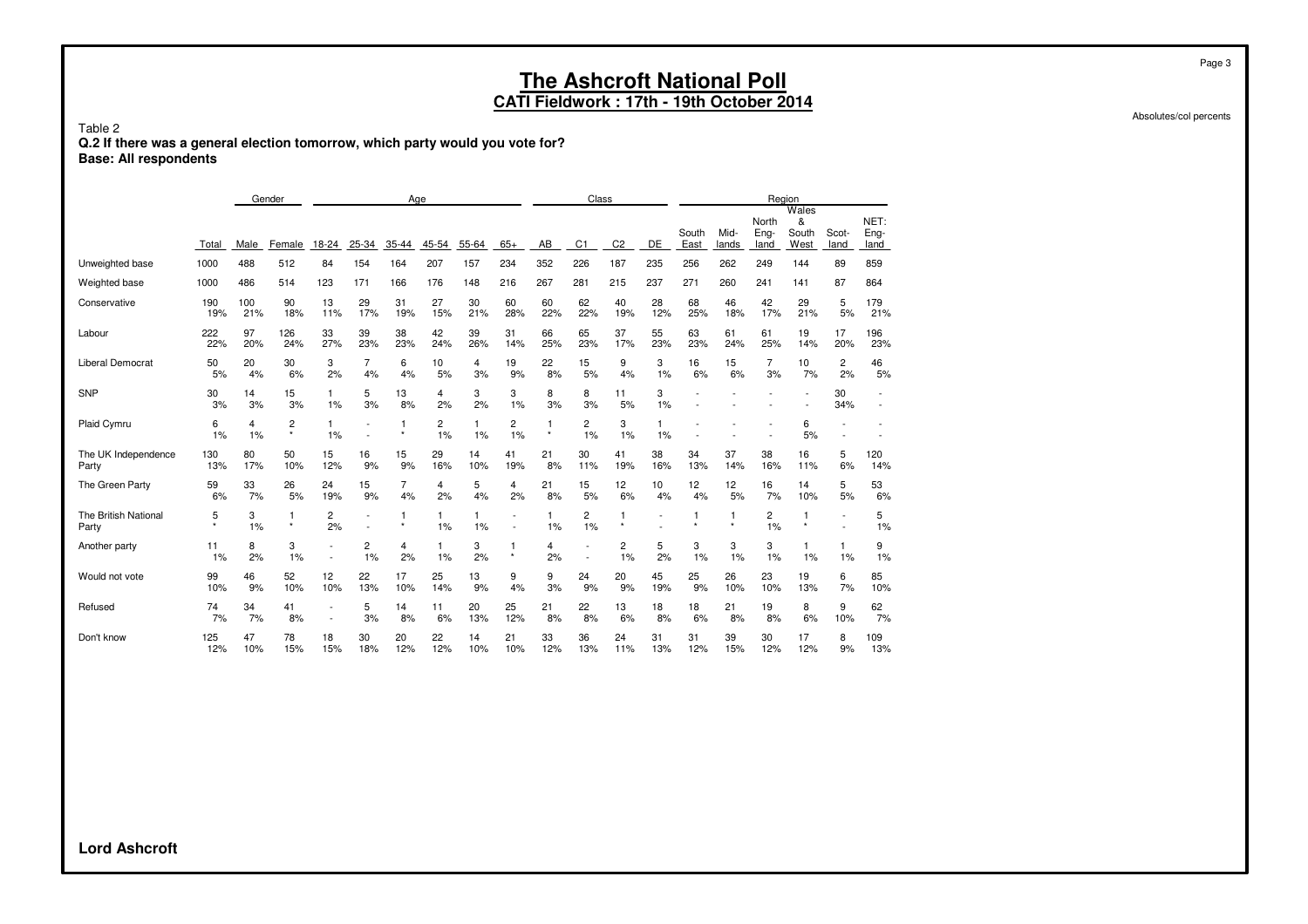**CATI Fieldwork : 17th - 19th October 2014**

Absolutes/col percents

Page 4

Table 2 **Q.2 If there was a general election tomorrow, which party would you vote for? Base: All respondents**

|                               |              |                                            |                      | Voting Intention |                                            |                                            | Swing<br>Vote                              |                                | Vote in 2010         |                      | <b>VI Conviction</b><br>(Q4)<br>Def |                       |
|-------------------------------|--------------|--------------------------------------------|----------------------|------------------|--------------------------------------------|--------------------------------------------|--------------------------------------------|--------------------------------|----------------------|----------------------|-------------------------------------|-----------------------|
|                               | Total        | Cons                                       | Lab                  | Lib<br>Dem       | <b>UKIP</b>                                | DK/Ref                                     |                                            | Cons                           | Lab                  | Lib<br>Dem           | vote<br>that<br>way                 | Might<br>vote<br>diff |
| Unweighted base               | 1000         | 205                                        | 218                  | 47               | 128                                        | 203                                        | 428                                        | 234                            | 188                  | 103                  | 397                                 | 304                   |
| Weighted base                 | 1000         | 190                                        | 222                  | 50               | 130                                        | 199                                        | 439                                        | 213                            | 178                  | 134                  | 388                                 | 315                   |
| Conservative                  | 190<br>19%   | 190<br>100%                                | $\overline{a}$       |                  | $\overline{a}$                             | ٠                                          | 80<br>18%                                  | 139<br>65%                     | 4<br>2%              | 7<br>5%              | 111<br>29%                          | 80<br>25%             |
| Labour                        | 222<br>22%   | $\overline{\phantom{a}}$<br>$\overline{a}$ | 222<br>100%          |                  |                                            | $\overline{a}$<br>$\overline{\phantom{a}}$ | 90<br>21%                                  | $\overline{7}$<br>3%           | 122<br>68%           | 30<br>22%            | 132<br>34%                          | 90<br>29%             |
| Liberal Democrat              | 50<br>5%     |                                            | L,<br>$\overline{a}$ | 50<br>100%       |                                            | $\overline{a}$                             | 28<br>6%                                   | $\overline{c}$<br>1%           | 1<br>1%              | 32<br>24%            | 21<br>6%                            | 28<br>9%              |
| <b>SNP</b>                    | 30<br>3%     |                                            |                      |                  |                                            |                                            | $\overline{7}$<br>2%                       | Ĭ.<br>$\overline{a}$           | 10<br>6%             | 2<br>2%              | 23<br>6%                            | $\overline{7}$<br>2%  |
| Plaid Cymru                   | 6<br>1%      |                                            |                      |                  |                                            | L,                                         | 3<br>1%                                    | J.<br>Ĭ.                       | 1<br>$\star$         | L,<br>$\overline{a}$ | $\overline{4}$<br>1%                | 3<br>1%               |
| The UK Independence<br>Party  | 130<br>13%   |                                            |                      | $\overline{a}$   | 130<br>100%                                | $\overline{a}$<br>٠                        | 55<br>12%                                  | 35<br>16%                      | 18<br>10%            | 17<br>13%            | 75<br>19%                           | 55<br>17%             |
| The Green Party               | 59<br>6%     |                                            |                      |                  |                                            | L,                                         | 42<br>9%                                   | 3<br>1%                        | 5<br>3%              | 19<br>14%            | 17<br>4%                            | 42<br>13%             |
| The British National<br>Party | 5<br>$\star$ |                                            |                      |                  |                                            | ٠                                          | 4<br>1%                                    | L,<br>$\overline{\phantom{a}}$ | 1<br>1%              | $\overline{a}$<br>÷  | 1<br>$\star$                        | 4<br>1%               |
| Another party                 | 11<br>1%     |                                            |                      |                  |                                            |                                            | 6<br>1%                                    | 3<br>1%                        | $\overline{c}$<br>1% | $\overline{a}$<br>L, | 5<br>1%                             | 6<br>2%               |
| Would not vote                | 99<br>10%    |                                            |                      |                  |                                            |                                            | $\overline{\phantom{a}}$<br>$\overline{a}$ | 1<br>1%                        | $\overline{2}$<br>1% | 1<br>1%              | $\overline{a}$<br>$\overline{a}$    | $\overline{a}$        |
| Refused                       | 74<br>7%     |                                            |                      |                  | $\overline{\phantom{a}}$<br>$\overline{a}$ | 74<br>37%                                  | $\overline{a}$<br>L,                       | 5<br>2%                        | $\overline{c}$<br>1% | 3<br>2%              | $\overline{a}$                      |                       |
| Don't know                    | 125<br>12%   |                                            | $\overline{a}$       |                  | ٠                                          | 125<br>63%                                 | 125<br>28%                                 | 17<br>8%                       | 10<br>6%             | 24<br>18%            | $\overline{a}$                      | $\overline{a}$        |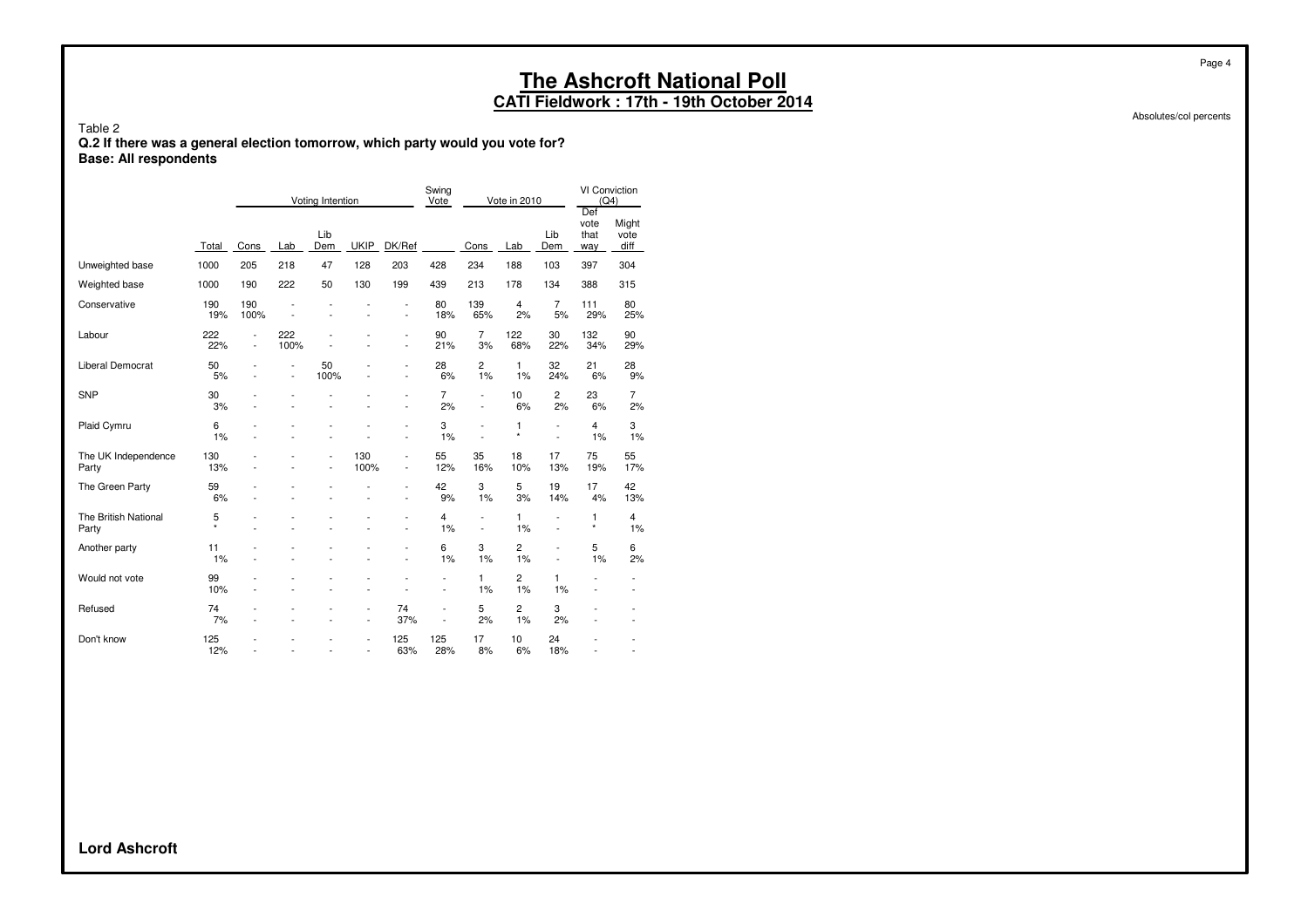**CATI Fieldwork : 17th - 19th October 2014**

Table 3

**Q.1 Many people currently say that they probably won't vote at all, while others say they would definitely vote.**

**How likely are you, personally, to vote at the next election?**

**Q.2 If there were a general election tomorrow, which party would you vote for?**

**THIS TABLE DOES NOT INCLUDE ADJUSTMENT FOR DON'T KNOW/REFUSERS**

|                               |              |           | Gender    |           |                                |           | Age       |           |           |           | Class                    |                      |                          |               |               | Region                |                             |                          |                      |
|-------------------------------|--------------|-----------|-----------|-----------|--------------------------------|-----------|-----------|-----------|-----------|-----------|--------------------------|----------------------|--------------------------|---------------|---------------|-----------------------|-----------------------------|--------------------------|----------------------|
|                               | Total        | Male      | Female    | 18-24     | 25-34                          | 35-44     | 45-54     | 55-64     | $65+$     | AB        | C <sub>1</sub>           | C <sub>2</sub>       | DE                       | South<br>East | Mid-<br>lands | North<br>Eng-<br>land | Wales<br>&<br>South<br>West | Scot-<br>land            | NET:<br>Eng-<br>land |
|                               |              | 272       | 250       | 38        | 70                             | 83        | 109       | 88        | 134       | 207       | 120                      | 101                  | 96                       | 138           | 131           | 126                   | 75                          | 52                       | 443                  |
| Unweighted base               | 523          |           |           |           |                                |           |           |           |           |           |                          |                      |                          |               |               |                       |                             |                          |                      |
| Weighted base                 | 517          | 268       | 249       | 56        | 78                             | 85        | 92        | 80        | 126       | 158       | 151                      | 114                  | 94                       | 142           | 132           | 118                   | 73                          | 51                       | 442                  |
| Conservative                  | 144<br>28%   | 74<br>28% | 70<br>28% | 5<br>10%  | 19<br>24%                      | 24<br>28% | 22<br>24% | 24<br>30% | 50<br>40% | 48<br>30% | 48<br>32%                | 28<br>25%            | 20<br>21%                | 50<br>35%     | 37<br>28%     | 31<br>26%             | 22<br>30%                   | 4<br>8%                  | 134<br>30%           |
| Labour                        | 160<br>31%   | 72<br>27% | 88<br>36% | 23<br>41% | 26<br>34%                      | 26<br>31% | 31<br>34% | 30<br>37% | 24<br>19% | 54<br>34% | 46<br>30%                | 26<br>22%            | 35<br>37%                | 44<br>31%     | 45<br>34%     | 42<br>36%             | 15<br>21%                   | 14<br>27%                | 139<br>31%           |
| <b>Liberal Democrat</b>       | 35<br>7%     | 14<br>5%  | 20<br>8%  | 2<br>4%   | 4<br>5%                        | 6<br>7%   | 6<br>7%   | 3<br>4%   | 14<br>11% | 15<br>10% | 13<br>9%                 | 5<br>5%              | 1%                       | 13<br>9%      | 11<br>8%      | 4<br>4%               | 6<br>9%                     | 1<br>2%                  | 33<br>7%             |
| <b>SNP</b>                    | 25<br>5%     | 12<br>5%  | 13<br>5%  | 1%        | 4<br>5%                        | 11<br>13% | 4<br>4%   | 2<br>3%   | 3<br>2%   | 6<br>4%   | 7<br>5%                  | 10<br>9%             | 2<br>2%                  |               |               |                       |                             | 25<br>49%                |                      |
| Plaid Cymru                   | 5<br>1%      | 3<br>1%   | 1<br>1%   | 1%        | $\overline{\phantom{0}}$<br>L, | 1%        | 1%        | 1%        | 2<br>2%   | $\star$   | 2<br>1%                  | $\overline{c}$<br>1% | 1%                       |               |               |                       | 5<br>6%                     |                          |                      |
| The UK Independence<br>Party  | 98<br>19%    | 62<br>23% | 36<br>14% | 8<br>14%  | 13<br>16%                      | 10<br>12% | 24<br>26% | 13<br>16% | 31<br>25% | 16<br>10% | 23<br>15%                | 32<br>28%            | 28<br>29%                | 25<br>18%     | 29<br>22%     | 28<br>23%             | 12<br>17%                   | 4<br>7%                  | 91<br>20%            |
| The Green Party               | 41<br>8%     | 24<br>9%  | 17<br>7%  | 16<br>28% | 11<br>14%                      | 5<br>6%   | 3<br>3%   | 5<br>6%   | 2<br>2%   | 14<br>9%  | 12<br>8%                 | 9<br>8%              | 6<br>6%                  | 8<br>6%       | 8<br>6%       | 11<br>10%             | 11<br>15%                   | 3<br>6%                  | 38<br>9%             |
| The British National<br>Party | 2<br>$\star$ | $\star$   | 1%        | $\star$   | $\overline{\phantom{0}}$       | 1%        | 1%        | 1%        |           | $1\%$     | $\star$<br>$\star$       | 1%                   | $\overline{\phantom{0}}$ | 1%            | 1%            |                       | 1<br>1%                     | $\overline{\phantom{a}}$ | 2<br>1%              |
| Another party                 | 1%           | 6<br>2%   |           |           | 2%                             | 2<br>3%   | 1%        | 2<br>3%   | $\star$   | 3<br>2%   | $\overline{\phantom{a}}$ | 2<br>2%              | 2<br>2%                  | 3<br>2%       | 2<br>1%       | 1%                    | 1%                          | $1\%$                    | 6<br>1%              |

Absolutes/col percents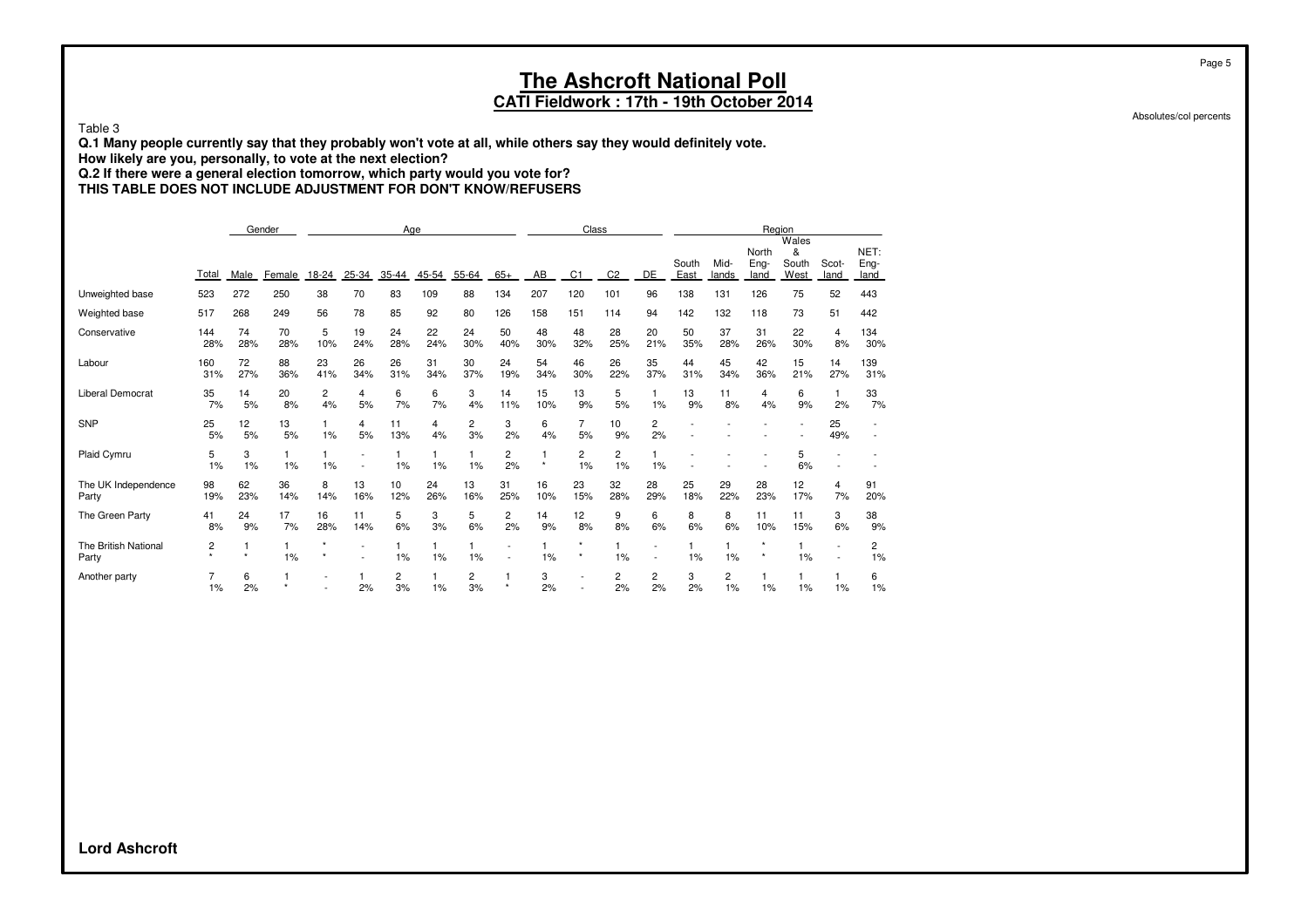#### **CATI Fieldwork : 17th - 19th October 2014**

Absolutes/col percents

Page 6

Table 3

**Q.1 Many people currently say that they probably won't vote at all, while others say they would definitely vote.**

**How likely are you, personally, to vote at the next election?**

#### **Q.2 If there were a general election tomorrow, which party would you vote for? THIS TABLE DOES NOT INCLUDE ADJUSTMENT FOR DON'T KNOW/REFUSERS**

|                               |              |                                            |                                  | Voting Intention                 |             |                                            | Swing<br>Vote |                                            | Vote in 2010       |                      | <b>VI Conviction</b><br>(Q4)<br>Def |                       |
|-------------------------------|--------------|--------------------------------------------|----------------------------------|----------------------------------|-------------|--------------------------------------------|---------------|--------------------------------------------|--------------------|----------------------|-------------------------------------|-----------------------|
|                               | Total        | Cons                                       | Lab                              | Lib<br>Dem                       | <b>UKIP</b> | DK/Ref                                     |               | Cons                                       | Lab                | Lib<br>Dem           | vote<br>that<br>way                 | Might<br>vote<br>diff |
| Unweighted base               | 523          | 157                                        | 160                              | 31                               | 99          | $\overline{\phantom{a}}$                   | 205           | 170                                        | 135                | 65                   | 317                                 | 205                   |
| Weighted base                 | 517          | 144                                        | 160                              | 35                               | 98          | $\overline{\phantom{a}}$                   | 210           | 154                                        | 128                | 83                   | 307                                 | 210                   |
| Conservative                  | 144<br>28%   | 144<br>100%                                |                                  |                                  |             | $\overline{a}$<br>$\overline{a}$           | 54<br>26%     | 114<br>74%                                 | 3<br>3%            | 5<br>6%              | 90<br>29%                           | 54<br>26%             |
| Labour                        | 160<br>31%   | $\overline{a}$<br>$\overline{\phantom{a}}$ | 160<br>100%                      |                                  |             | $\overline{a}$<br>$\overline{\phantom{a}}$ | 59<br>28%     | 4<br>3%                                    | 94<br>74%          | 24<br>29%            | 101<br>33%                          | 59<br>28%             |
| <b>Liberal Democrat</b>       | 35<br>7%     |                                            | $\overline{a}$<br>$\overline{a}$ | 35<br>100%                       |             | $\overline{a}$<br>٠                        | 17<br>8%      | 2<br>1%                                    | 1<br>1%            | 25<br>30%            | 17<br>6%                            | 17<br>8%              |
| <b>SNP</b>                    | 25<br>5%     |                                            |                                  |                                  |             | $\overline{a}$                             | 6<br>3%       | $\overline{a}$<br>$\overline{\phantom{a}}$ | 9<br>7%            | $\overline{2}$<br>3% | 19<br>6%                            | 6<br>3%               |
| Plaid Cymru                   | 5<br>1%      |                                            |                                  |                                  |             | -<br>$\overline{a}$                        | 1<br>1%       |                                            | $\star$<br>$\star$ |                      | 3<br>1%                             | 1<br>1%               |
| The UK Independence<br>Party  | 98<br>19%    |                                            |                                  | $\overline{a}$<br>$\overline{a}$ | 98<br>100%  | $\overline{a}$<br>$\overline{\phantom{a}}$ | 38<br>18%     | 30<br>20%                                  | 14<br>11%          | 14<br>16%            | 60<br>20%                           | 38<br>18%             |
| The Green Party               | 41<br>8%     |                                            |                                  |                                  | L,          | $\overline{a}$<br>٠                        | 28<br>13%     | 2<br>1%                                    | 3<br>3%            | 14<br>16%            | 14<br>4%                            | 28<br>13%             |
| The British National<br>Party | 2<br>$\star$ |                                            |                                  |                                  |             | $\overline{a}$<br>$\overline{a}$           | 2<br>1%       | $\overline{a}$<br>٠                        | 1<br>1%            | L,<br>L,             | 1<br>$\star$                        | $\overline{c}$<br>1%  |
| Another party                 | 7<br>1%      |                                            |                                  |                                  |             | $\overline{a}$<br>$\overline{a}$           | 4<br>2%       | 2<br>2%                                    | 1<br>1%            | L,<br>÷              | 3<br>1%                             | 4<br>2%               |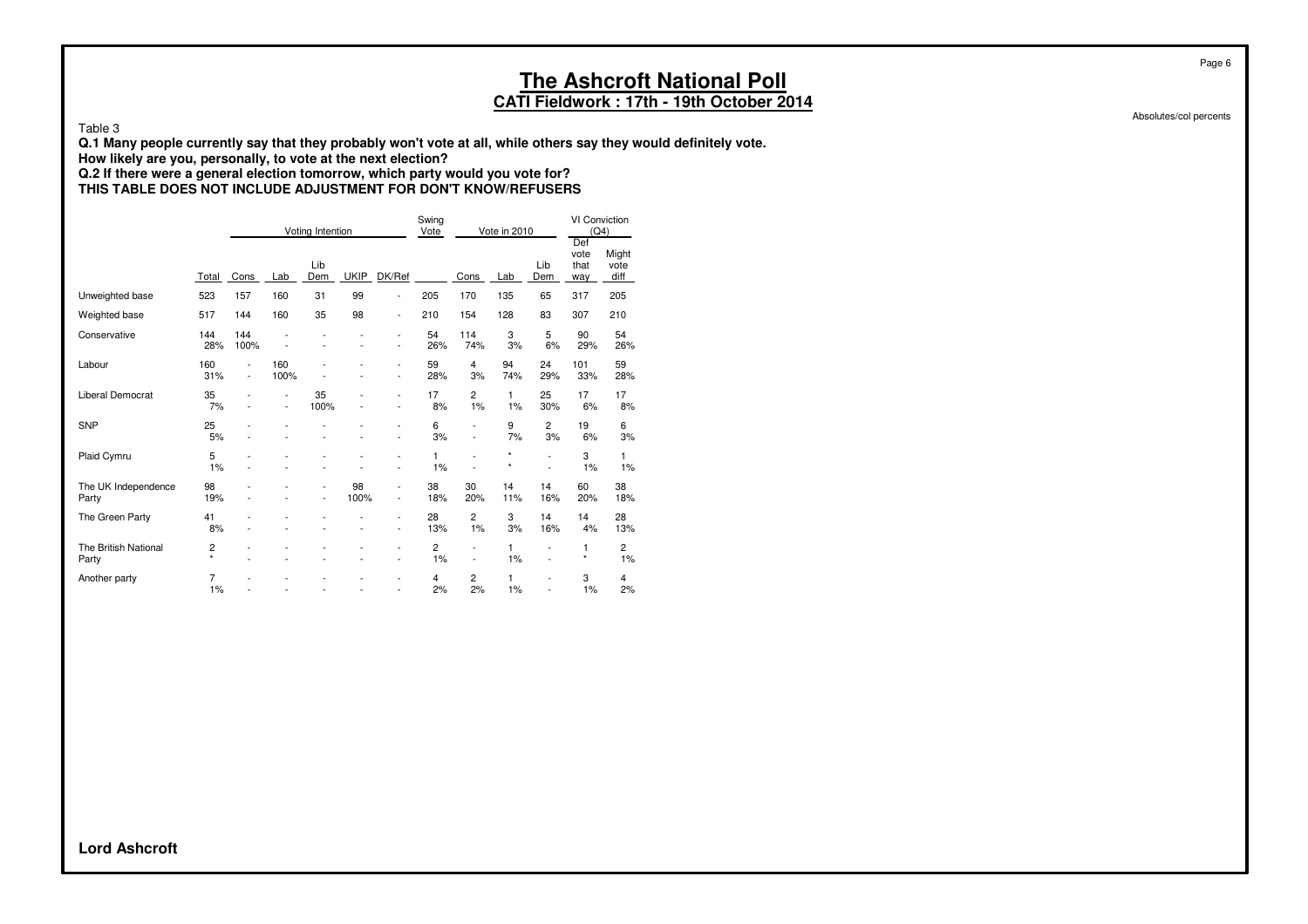**CATI Fieldwork : 17th - 19th October 2014**

| Table 4                            |  |  |
|------------------------------------|--|--|
| Published voting intention figures |  |  |

|                                | Total |
|--------------------------------|-------|
| Conservative                   | 28%   |
| Labour                         | 31%   |
| Liberal Democrat/<br>Liberal   | 7%    |
| Scottish National<br>Party/SNP | 5%    |
| <b>Plaid Cymru</b>             | 1%    |
| The UK Independence<br>Party   | 18%   |
| The Green Party                | 8%    |
| Other                          | 2%    |

Col percents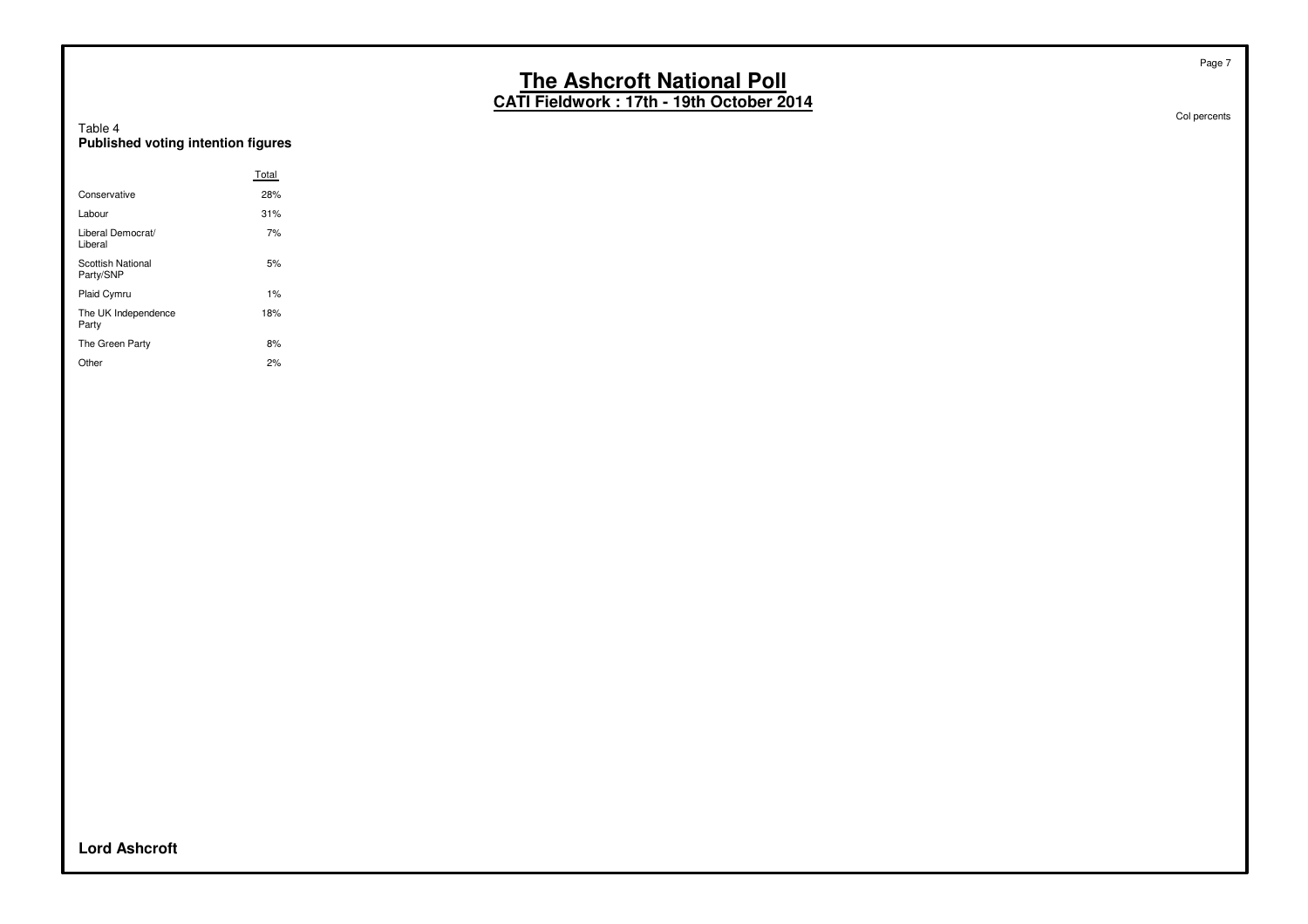### **CATI Fieldwork : 17th - 19th October 2014**

Absolutes/col percents

Table 5

**Q4. The next general election will take place on May 7th 2015 - just under a year from now. When the general election comes, will you definitely vote ... or might you end up voting differently when the time comes?**

**Base: All naming a party they would vote for tomorrow**

|                                    |            |            | Gender     |           |           | Age       |           |           |            |            | Class          |                |           |               |               | Region                |                             |               |                      |
|------------------------------------|------------|------------|------------|-----------|-----------|-----------|-----------|-----------|------------|------------|----------------|----------------|-----------|---------------|---------------|-----------------------|-----------------------------|---------------|----------------------|
|                                    | Total      | Male       | Female     | 18-24     | 25-34     | 35-44     | 45-54     | 55-64     | $65+$      | AB         | C <sub>1</sub> | C <sub>2</sub> | DE        | South<br>East | Mid-<br>lands | North<br>Eng-<br>land | Wales<br>&<br>South<br>West | Scot-<br>land | NET:<br>Eng-<br>land |
| Unweighted base                    | 701        | 360        | 341        | 63        | 103       | 112       | 141       | 111       | 171        | 267        | 157            | 137            | 140       | 186           | 173           | 177                   | 99                          | 66            | 601                  |
| Weighted base                      | 703        | 360        | 343        | 92        | 114       | 115       | 119       | 101       | 161        | 203        | 199            | 158            | 143       | 197           | 175           | 169                   | 97                          | 65            | 607                  |
| Will definitely vote<br>that way   | 388<br>55% | 198<br>55% | 190<br>55% | 31<br>33% | 51<br>45% | 59<br>51% | 78<br>65% | 60<br>59% | 110<br>68% | 111<br>55% | 106<br>53%     | 85<br>54%      | 86<br>60% | 107<br>54%    | 93<br>54%     | 95<br>56%             | 53<br>55%                   | 40<br>61%     | 330<br>54%           |
| Might end up voting<br>differently | 315<br>45% | 162<br>45% | 153<br>45% | 62<br>67% | 63<br>55% | 57<br>49% | 41<br>35% | 41<br>41% | 51<br>32%  | 92<br>45%  | 93<br>47%      | 73<br>46%      | 57<br>40% | 90<br>46%     | 81<br>46%     | 74<br>44%             | 44<br>45%                   | 25<br>39%     | 278<br>46%           |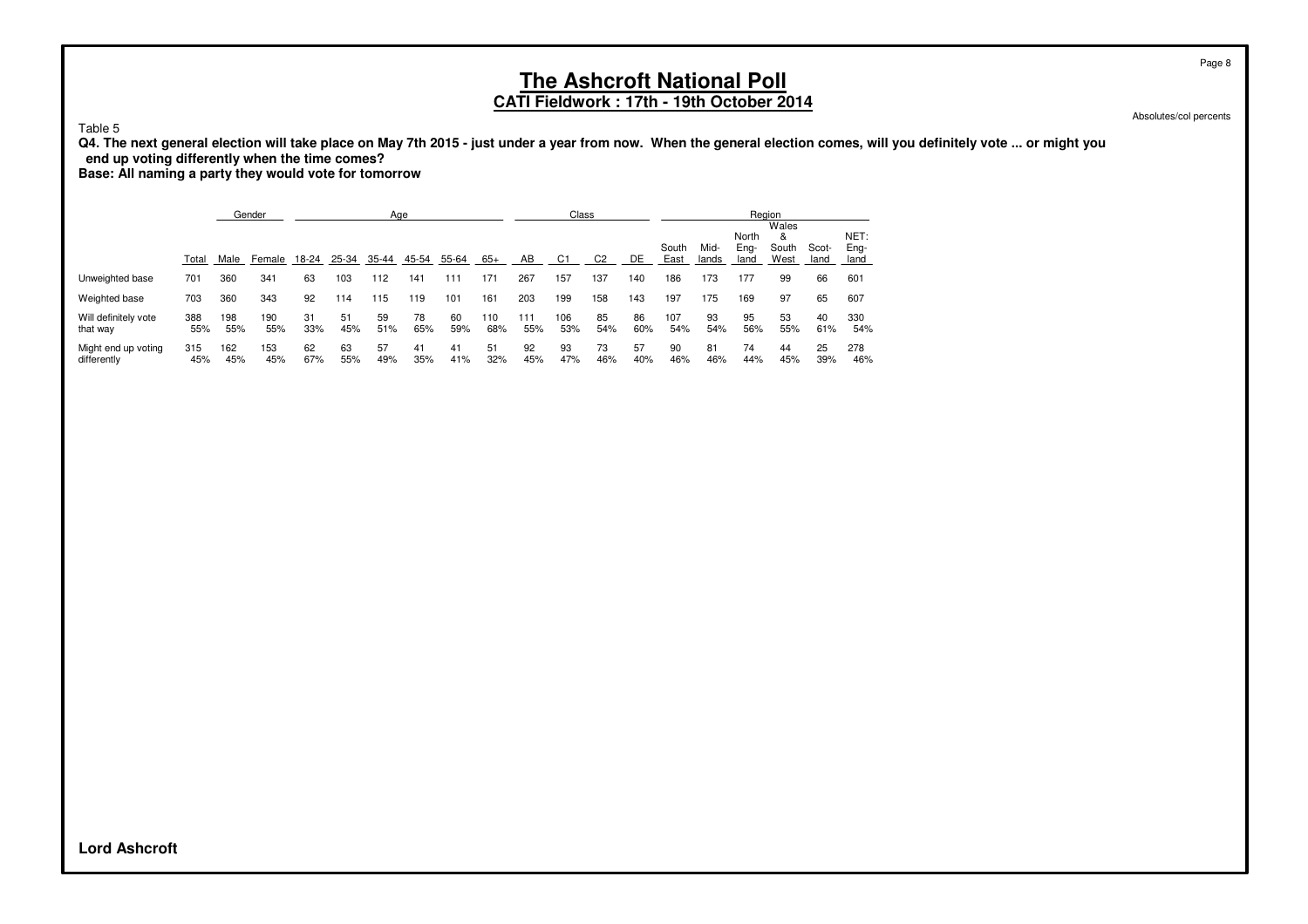## **CATI Fieldwork : 17th - 19th October 2014**

Absolutes/col percents

Page 9

Table 5

**Q4. The next general election will take place on May 7th 2015 - just under a year from now. When the general election comes, will you definitely vote ... or might you end up voting differently when the time comes?**

**Base: All naming a party they would vote for tomorrow**

|                                    |            |            |            | Voting Intention |             |                               | Swing<br>Vote |            | Vote in 2010 |            | VI Conviction<br>(Q4)                                |                                                      |
|------------------------------------|------------|------------|------------|------------------|-------------|-------------------------------|---------------|------------|--------------|------------|------------------------------------------------------|------------------------------------------------------|
|                                    | Total      | Cons       | Lab        | Lib<br>Dem       | <b>UKIP</b> | DK/Ref                        |               | Cons       | Lab          | Lib<br>Dem | Def<br>vote<br>that<br>way                           | Might<br>vote<br>diff                                |
| Unweighted base                    | 701        | 205        | 218        | 47               | 128         | $\overline{\phantom{0}}$      | 304           | 207        | 170          | 84         | 397                                                  | 304                                                  |
| Weighted base                      | 703        | 190        | 222        | 50               | 130         | ٠                             | 315           | 190        | 164          | 107        | 388                                                  | 315                                                  |
| Will definitely vote<br>that way   | 388<br>55% | 111<br>58% | 132<br>59% | 21<br>43%        | 75<br>58%   | $\overline{\phantom{a}}$      | ۰.<br>-       | 118<br>62% | 108<br>66%   | 42<br>39%  | 388<br>100%                                          | $\overline{\phantom{0}}$<br>$\overline{\phantom{0}}$ |
| Might end up voting<br>differently | 315<br>45% | 80<br>42%  | 90<br>41%  | 28<br>57%        | 55<br>42%   | ٠<br>$\overline{\phantom{a}}$ | 315<br>100%   | 72<br>38%  | 56<br>34%    | 66<br>61%  | $\overline{\phantom{0}}$<br>$\overline{\phantom{0}}$ | 315<br>100%                                          |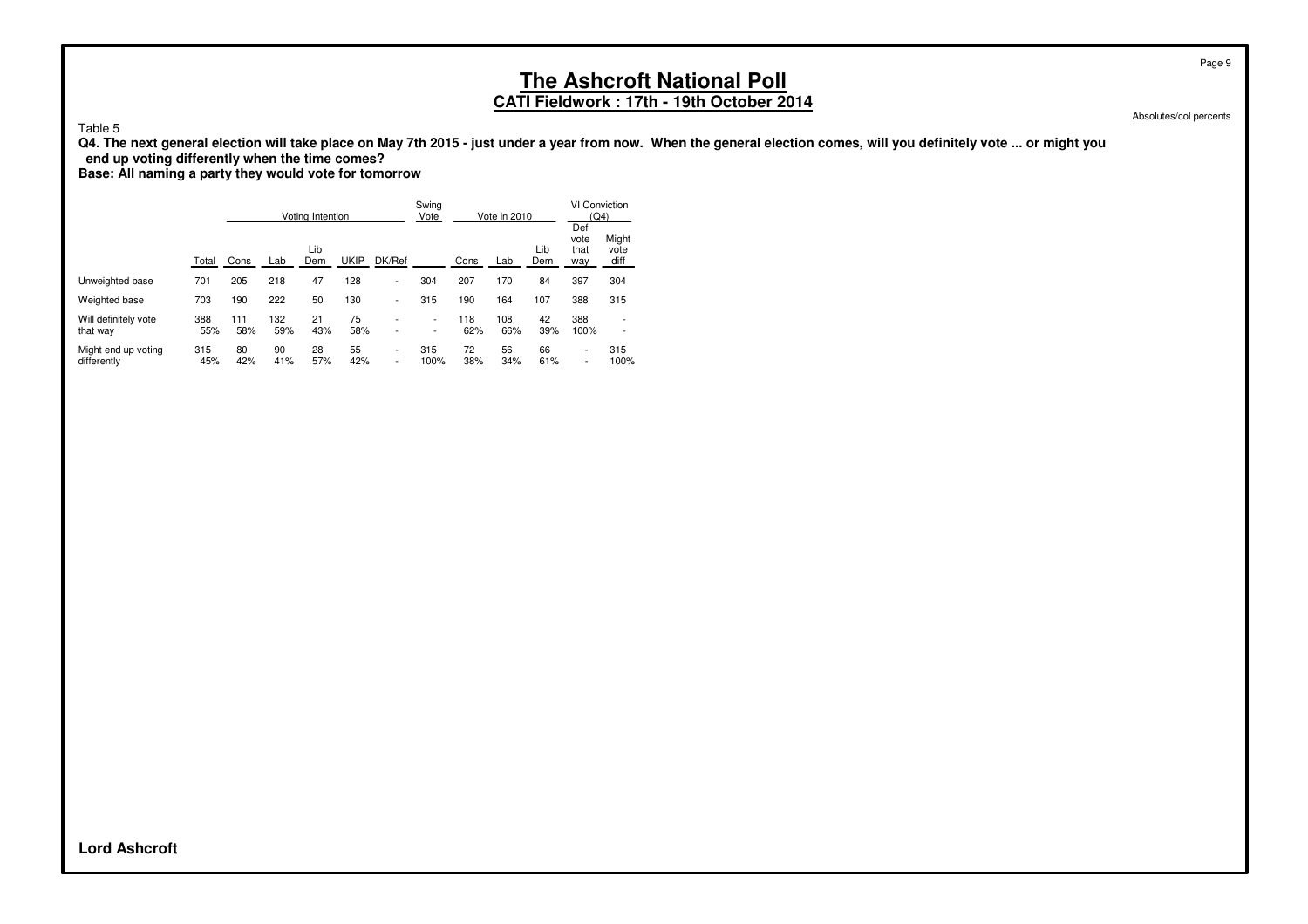#### **CATI Fieldwork : 17th - 19th October 2014**

Absolutes/col percents

Page 10

Table 6

**Q5. Thinking about all the things that may affect the British economy how do you think it will fare over the next year for ... -The country as a whole**

**Base: All respondents**

|                                      |              |              | Gender         |              |              | Age          |              |              |              |              | Class          |                |              |               |               | Region                |                             |               |                      |
|--------------------------------------|--------------|--------------|----------------|--------------|--------------|--------------|--------------|--------------|--------------|--------------|----------------|----------------|--------------|---------------|---------------|-----------------------|-----------------------------|---------------|----------------------|
|                                      | Total        | Male         | Female         | 18-24        | 25-34        | 35-44        | 45-54        | 55-64        | $65+$        | AB           | C <sub>1</sub> | C <sub>2</sub> | DE           | South<br>East | Mid-<br>lands | North<br>Eng-<br>land | Wales<br>&<br>South<br>West | Scot-<br>land | NET:<br>Eng-<br>land |
| Unweighted base                      | 1000         | 488          | 512            | 84           | 154          | 164          | 207          | 157          | 234          | 352          | 226            | 187            | 235          | 256           | 262           | 249                   | 144                         | 89            | 859                  |
| Weighted base                        | 1000         | 486          | 514            | 123          | 171          | 166          | 176          | 148          | 216          | 267          | 281            | 215            | 237          | 271           | 260           | 241                   | 141                         | 87            | 864                  |
| NET: Well                            | 574<br>57%   | 302<br>62%   | 272<br>53%     | 74<br>60%    | 107<br>62%   | 84<br>51%    | 102<br>58%   | 77<br>52%    | 130<br>60%   | 170<br>64%   | 162<br>58%     | 125<br>58%     | 118<br>50%   | 170<br>63%    | 153<br>59%    | 126<br>52%            | 81<br>58%                   | 44<br>51%     | 504<br>58%           |
| (4)<br>Very well                     | 46           | 23<br>5%     | 23<br>5%<br>4% | 7<br>6%      | 4<br>2%      | 4<br>2%      | 13<br>7%     | 5<br>4%      | 13<br>6%     | 11<br>4%     | 5<br>2%        | 13<br>6%       | 18<br>7%     | 10<br>4%      | 16<br>6%      | 13<br>5%              | 4<br>3%                     | 3<br>4%       | 40<br>5%             |
| Quite well<br>(3)                    | 528<br>53%   | 279<br>57%   | 249<br>48%     | 67<br>55%    | 103<br>60%   | 80<br>48%    | 90<br>51%    | 72<br>49%    | 117<br>54%   | 160<br>60%   | 157<br>56%     | 112<br>52%     | 100<br>42%   | 160<br>59%    | 137<br>53%    | 113<br>47%            | 78<br>55%                   | 41<br>47%     | 464<br>54%           |
| (2)<br>Quite badly                   | 281<br>28%   | 120<br>25%   | 161<br>31%     | 30<br>25%    | 42<br>25%    | 56<br>34%    | 44<br>25%    | 48<br>33%    | 60<br>28%    | 69<br>26%    | 77<br>28%      | 67<br>31%      | 68<br>29%    | 67<br>25%     | 73<br>28%     | 81<br>33%             | 38<br>27%                   | 23<br>26%     | 241<br>28%           |
| Very badly<br>(1)                    | 109<br>11%   | 50<br>10%    | 59<br>11%      | 14<br>12%    | 19<br>11%    | 20<br>12%    | 23<br>13%    | 15<br>10%    | 17<br>8%     | 23<br>8%     | 32<br>11%      | 19<br>9%       | 36<br>15%    | 24<br>9%      | 24<br>9%      | 28<br>12%             | 16<br>11%                   | 17<br>20%     | 89<br>10%            |
| NET: Badly                           | 390<br>39%   | 170<br>35%   | 220<br>43%     | 45<br>36%    | 61<br>35%    | 76<br>46%    | 68<br>38%    | 64<br>43%    | 77<br>36%    | 92<br>34%    | 109<br>39%     | 86<br>40%      | 104<br>44%   | 91<br>33%     | 97<br>37%     | 109<br>45%            | 54<br>38%                   | 40<br>46%     | 330<br>38%           |
| Don't know                           | 36           | 14<br>4%     | 22<br>3%<br>4% | 4<br>3%      | 4<br>2%      | 5<br>3%      | 7<br>4%      | 7<br>5%      | 9<br>4%      | 5<br>2%      | 10<br>4%       | 4<br>2%        | 16<br>7%     | 10<br>4%      | 10<br>4%      | 6<br>3%               | 6<br>4%                     | 3<br>3%       | 30<br>3%             |
| Mean                                 | 2.53         | 2.58         | 2.48           | 2.56         | 2.55         | 2.42         | 2.54         | 2.48         | 2.61         | 2.60         | 2.50           | 2.56           | 2.45         | 2.60          | 2.58          | 2.47                  | 2.51                        | 2.36          | 2.55                 |
| Standard deviation<br>Standard error | 0.76<br>0.02 | 0.74<br>0.03 | 0.76<br>0.03   | 0.78<br>0.09 | 0.72<br>0.06 | 0.74<br>0.06 | 0.82<br>0.06 | 0.74<br>0.06 | 0.73<br>0.05 | 0.70<br>0.04 | 0.72<br>0.05   | 0.74<br>0.05   | 0.86<br>0.06 | 0.71<br>0.05  | 0.75<br>0.05  | 0.77<br>0.05          | 0.73<br>0.06                | 0.85<br>0.09  | 0.75<br>0.03         |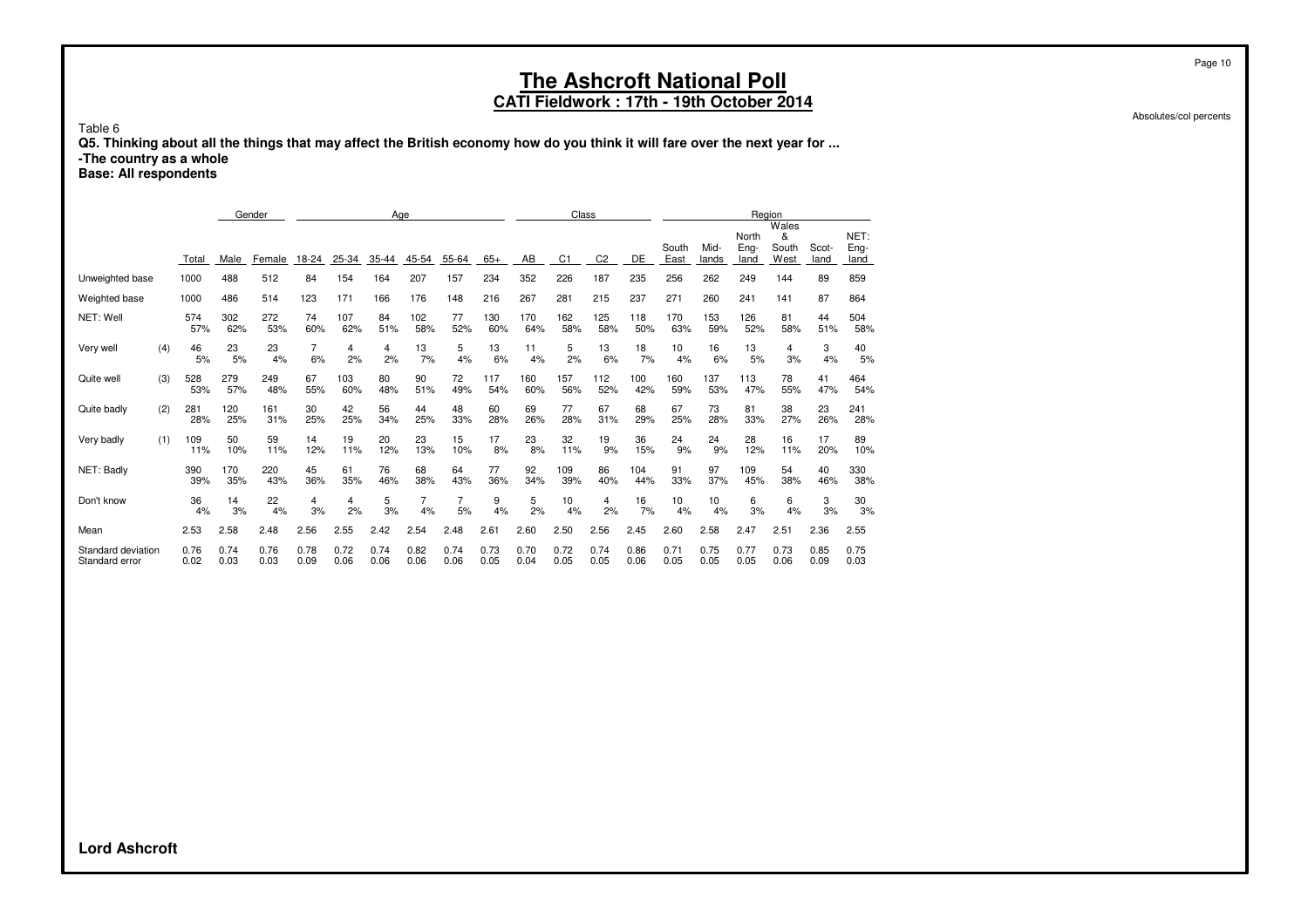### **CATI Fieldwork : 17th - 19th October 2014**

Absolutes/col percents

Page 11

Table 6

**Q5. Thinking about all the things that may affect the British economy how do you think it will fare over the next year for ...**

**-The country as a whole**

**Base: All respondents**

|                    |       |      |      | Voting Intention         |             |        | Swing<br>Vote |      | Vote in 2010 |                | <b>VI Conviction</b><br>(Q4)<br>Def |                       |
|--------------------|-------|------|------|--------------------------|-------------|--------|---------------|------|--------------|----------------|-------------------------------------|-----------------------|
|                    | Total | Cons | Lab  | Lib<br>Dem               | <b>UKIP</b> | DK/Ref |               | Cons | Lab          | Lib<br>Dem     | vote<br>that<br>way                 | Might<br>vote<br>diff |
| Unweighted base    | 1000  | 205  | 218  | 47                       | 128         | 203    | 428           | 234  | 188          | 103            | 397                                 | 304                   |
| Weighted base      | 1000  | 190  | 222  | 50                       | 130         | 199    | 439           | 213  | 178          | 134            | 388                                 | 315                   |
| NET: Well          | 574   | 157  | 131  | 33                       | 71          | 104    | 267           | 168  | 99           | 58             | 241                                 | 202                   |
|                    | 57%   | 83%  | 59%  | 67%                      | 55%         | 53%    | 61%           | 79%  | 55%          | 43%            | 62%                                 | 64%                   |
| (4)                | 46    | 15   | 11   | 3                        | 7           | 7      | 12            | 18   | 11           | 2              | 31                                  | 6                     |
| Very well          | 5%    | 8%   | 5%   | 6%                       | 5%          | 4%     | 3%            | 8%   | 6%           | 1%             | 8%                                  | 2%                    |
| (3)                | 528   | 142  | 120  | 31                       | 64          | 97     | 255           | 150  | 88           | 56             | 210                                 | 196                   |
| Quite well         | 53%   | 75%  | 54%  | 62%                      | 49%         | 49%    | 58%           | 70%  | 49%          | 42%            | 54%                                 | 62%                   |
| Quite badly        | 281   | 25   | 64   | 15                       | 42          | 61     | 126           | 37   | 53           | 61             | 95                                  | 89                    |
| (2)                | 28%   | 13%  | 29%  | 30%                      | 32%         | 31%    | 29%           | 17%  | 30%          | 45%            | 24%                                 | 28%                   |
| (1)                | 109   | 5    | 22   | $\overline{a}$           | 11          | 24     | 37            | 5    | 19           | 13             | 38                                  | 21                    |
| Very badly         | 11%   | 3%   | 10%  | $\overline{\phantom{a}}$ | 9%          | 12%    | 8%            | 3%   | 10%          | 10%            | 10%                                 | 7%                    |
| NET: Badly         | 390   | 30   | 86   | 15                       | 53          | 85     | 164           | 42   | 71           | 74             | 132                                 | 110                   |
|                    | 39%   | 16%  | 39%  | 30%                      | 41%         | 43%    | 37%           | 20%  | 40%          | 55%            | 34%                                 | 35%                   |
| Don't know         | 36    | 3    | 6    | 1                        | 6           | 9      | 8             | 3    | 8            | $\overline{c}$ | 15                                  | 3                     |
|                    | 4%    | 2%   | 3%   | 2%                       | 4%          | 5%     | 2%            | 2%   | 5%           | 2%             | 4%                                  | 1%                    |
| Mean               | 2.53  | 2.89 | 2.55 | 2.75                     | 2.53        | 2.46   | 2.56          | 2.86 | 2.54         | 2.35           | 2.63                                | 2.60                  |
| Standard deviation | 0.76  | 0.56 | 0.74 | 0.56                     | 0.74        | 0.76   | 0.69          | 0.59 | 0.78         | 0.68           | 0.78                                | 0.64                  |
| Standard error     | 0.02  | 0.04 | 0.05 | 0.08                     | 0.07        | 0.05   | 0.03          | 0.04 | 0.06         | 0.07           | 0.04                                | 0.04                  |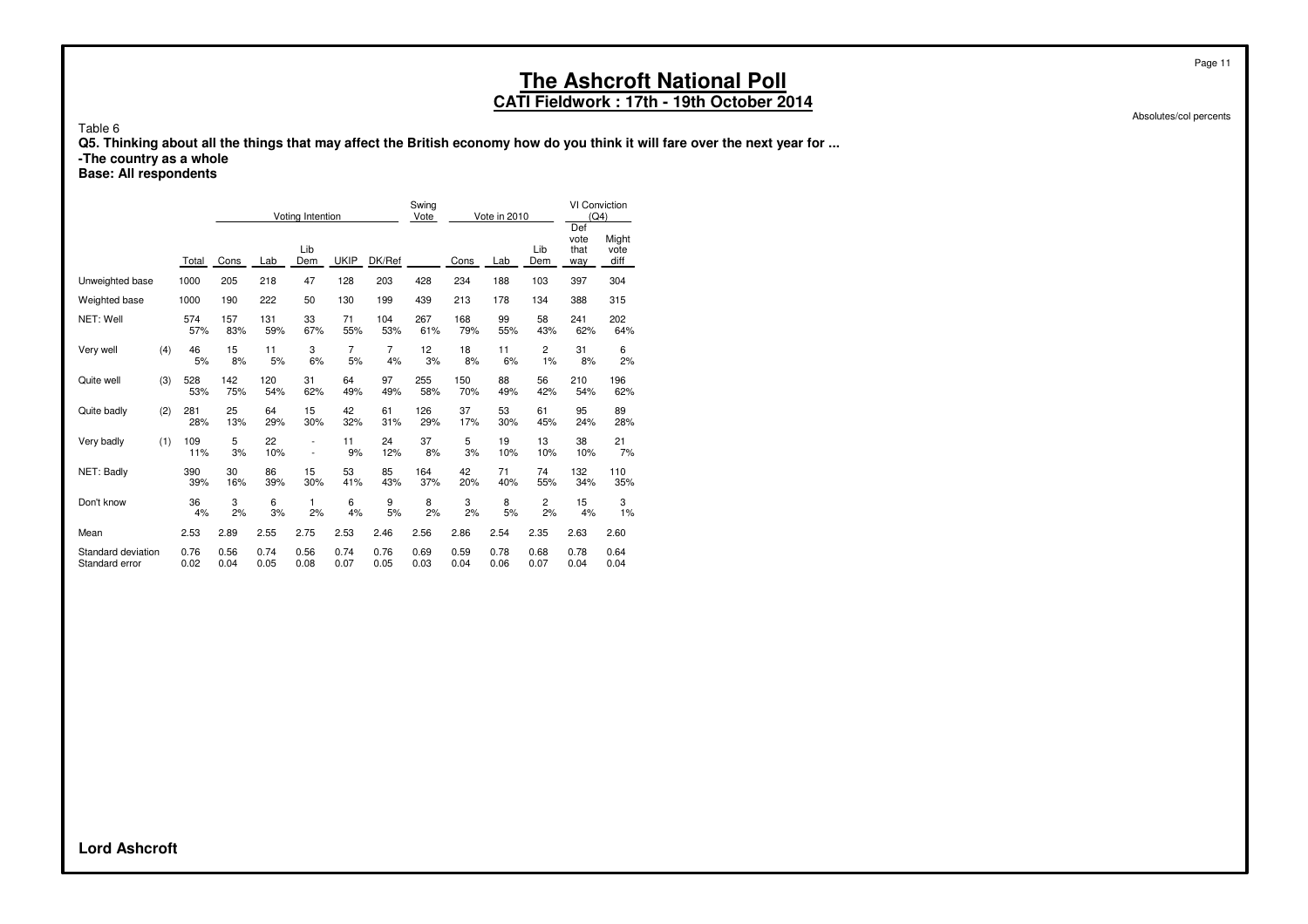### **CATI Fieldwork : 17th - 19th October 2014**

Absolutes/col percents

Table 7

**Q5. Thinking about all the things that may affect the British economy how do you think it will fare over the next year for ... -You and your family**

**Base: All respondents**

|                                      |     |              |              | Gender       |              | Age          |              |              | Class        |              |              |                | Region         |              |               |               |                       |                             |               |                      |
|--------------------------------------|-----|--------------|--------------|--------------|--------------|--------------|--------------|--------------|--------------|--------------|--------------|----------------|----------------|--------------|---------------|---------------|-----------------------|-----------------------------|---------------|----------------------|
|                                      |     | Total        | Male         | Female       | 18-24        | 25-34        | 35-44        | 45-54        | 55-64        | $65+$        | AB           | C <sub>1</sub> | C <sub>2</sub> | DE           | South<br>East | Mid-<br>lands | North<br>Eng-<br>land | Wales<br>&<br>South<br>West | Scot-<br>land | NET:<br>Eng-<br>land |
| Unweighted base                      |     | 1000         | 488          | 512          | 84           | 154          | 164          | 207          | 157          | 234          | 352          | 226            | 187            | 235          | 256           | 262           | 249                   | 144                         | 89            | 859                  |
| Weighted base                        |     | 1000         | 486          | 514          | 123          | 171          | 166          | 176          | 148          | 216          | 267          | 281            | 215            | 237          | 271           | 260           | 241                   | 141                         | 87            | 864                  |
| NET: Well                            |     | 634<br>63%   | 318<br>65%   | 317<br>62%   | 85<br>70%    | 107<br>63%   | 109<br>66%   | 104<br>59%   | 86<br>58%    | 142<br>66%   | 187<br>70%   | 190<br>68%     | 136<br>63%     | 121<br>51%   | 183<br>68%    | 171<br>66%    | 147<br>61%            | 77<br>55%                   | 55<br>64%     | 550<br>64%           |
| Very well                            | (4) | 68<br>7%     | 36<br>7%     | 32<br>6%     | 10<br>8%     | 10<br>6%     | 10<br>6%     | 14<br>8%     | 9<br>6%      | 16<br>7%     | 24<br>9%     | 13<br>5%       | 9<br>4%        | 22<br>9%     | 19<br>7%      | 25<br>10%     | 13<br>5%              | 6<br>5%                     | 5<br>6%       | 58<br>7%             |
| Quite well                           | (3) | 566<br>57%   | 281<br>58%   | 284<br>55%   | 76<br>62%    | 97<br>57%    | 99<br>60%    | 90<br>51%    | 77<br>52%    | 127<br>59%   | 162<br>61%   | 177<br>63%     | 128<br>59%     | 99<br>42%    | 165<br>61%    | 146<br>56%    | 134<br>56%            | 71<br>50%                   | 50<br>57%     | 492<br>57%           |
| Quite badly                          | (2) | 246<br>25%   | 110<br>23%   | 136<br>26%   | 32<br>26%    | 44<br>26%    | 32<br>20%    | 41<br>23%    | 45<br>30%    | 50<br>23%    | 61<br>23%    | 60<br>21%      | 55<br>26%      | 70<br>30%    | 58<br>22%     | 61<br>23%     | 63<br>26%             | 44<br>31%                   | 19<br>22%     | 213<br>25%           |
| Very badly                           | (1) | 72<br>7%     | 35<br>7%     | 38<br>7%     | 1%           | 10<br>6%     | 19<br>12%    | 20<br>11%    | 11<br>7%     | 12<br>5%     | 11<br>4%     | 18<br>7%       | 16<br>8%       | 27<br>11%    | 14<br>5%      | 18<br>7%      | 20<br>8%              | 11<br>8%                    | 9<br>10%      | 60<br>7%             |
| NET: Badly                           |     | 318<br>32%   | 144<br>30%   | 174<br>34%   | 34<br>27%    | 54<br>32%    | 52<br>31%    | 61<br>35%    | 55<br>37%    | 62<br>29%    | 72<br>27%    | 79<br>28%      | 71<br>33%      | 97<br>41%    | 72<br>27%     | 79<br>31%     | 83<br>35%             | 55<br>39%                   | 28<br>32%     | 273<br>32%           |
| Don't know                           |     | 48<br>5%     | 24<br>5%     | 24<br>5%     | 4<br>3%      | 10<br>6%     | 5<br>3%      | 11<br>6%     | 6<br>4%      | 12<br>6%     | 9<br>3%      | 12<br>4%       | 7<br>3%        | 19<br>8%     | 16<br>6%      | 10<br>4%      | 11<br>4%              | 8<br>6%                     | 3<br>4%       | 41<br>5%             |
| Mean                                 |     | 2.66         | 2.69         | 2.63         | 2.79         | 2.66         | 2.62         | 2.59         | 2.60         | 2.72         | 2.77         | 2.69           | 2.62           | 2.54         | 2.74          | 2.71          | 2.61                  | 2.55                        | 2.62          | 2.67                 |
| Standard deviation<br>Standard error |     | 0.72<br>0.02 | 0.72<br>0.03 | 0.72<br>0.03 | 0.59<br>0.07 | 0.69<br>0.06 | 0.78<br>0.06 | 0.81<br>0.06 | 0.73<br>0.06 | 0.69<br>0.05 | 0.67<br>0.04 | 0.67<br>0.05   | 0.69<br>0.05   | 0.84<br>0.06 | 0.67<br>0.04  | 0.74<br>0.05  | 0.73<br>0.05          | 0.72<br>0.06                | 0.77<br>0.08  | 0.72<br>0.02         |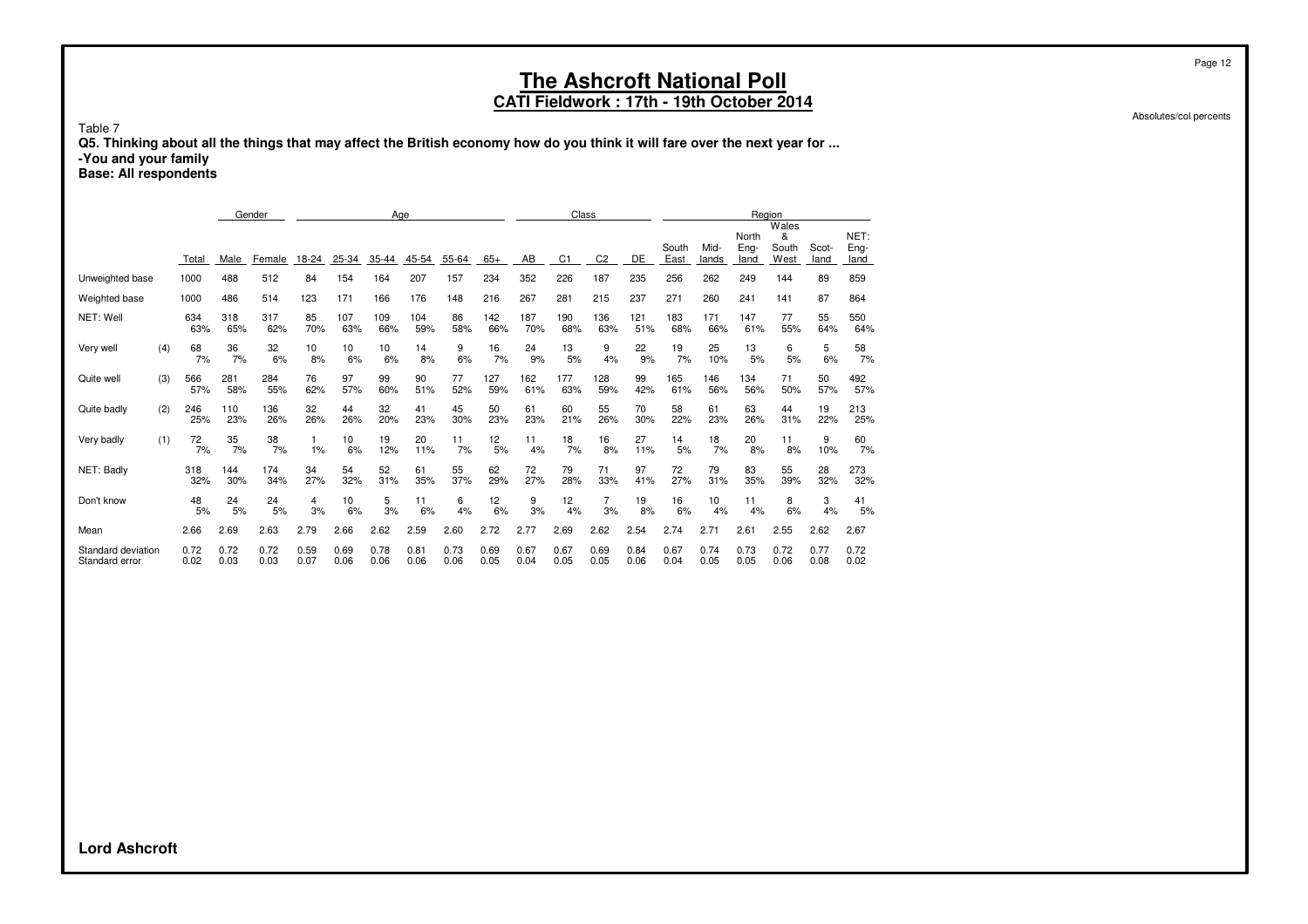### **CATI Fieldwork : 17th - 19th October 2014**

Absolutes/col percents

Table 7

**Q5. Thinking about all the things that may affect the British economy how do you think it will fare over the next year for ...**

**-You and your family**

**Base: All respondents**

|                    |       | Voting Intention |      |            | Swing<br>Vote |        | Vote in 2010 |      | <b>VI Conviction</b><br>(Q4)<br>Def |                |                     |                       |
|--------------------|-------|------------------|------|------------|---------------|--------|--------------|------|-------------------------------------|----------------|---------------------|-----------------------|
|                    | Total | Cons             | Lab  | Lib<br>Dem | <b>UKIP</b>   | DK/Ref |              | Cons | Lab                                 | Lib<br>Dem     | vote<br>that<br>way | Might<br>vote<br>diff |
| Unweighted base    | 1000  | 205              | 218  | 47         | 128           | 203    | 428          | 234  | 188                                 | 103            | 397                 | 304                   |
| Weighted base      | 1000  | 190              | 222  | 50         | 130           | 199    | 439          | 213  | 178                                 | 134            | 388                 | 315                   |
| NET: Well          | 634   | 165              | 145  | 38         | 76            | 117    | 296          | 171  | 114                                 | 80             | 261                 | 222                   |
|                    | 63%   | 87%              | 65%  | 77%        | 58%           | 59%    | 67%          | 80%  | 64%                                 | 59%            | 67%                 | 71%                   |
| (4)                | 68    | 18               | 16   | 4          | 12            | 12     | 19           | 23   | 16                                  | 5              | 42                  | 12                    |
| Very well          | 7%    | 10%              | 7%   | 8%         | 10%           | 6%     | 4%           | 11%  | 9%                                  | 4%             | 11%                 | 4%                    |
| (3)                | 566   | 147              | 129  | 34         | 63            | 105    | 278          | 148  | 98                                  | 75             | 219                 | 210                   |
| Quite well         | 57%   | 77%              | 58%  | 68%        | 49%           | 53%    | 63%          | 70%  | 55%                                 | 56%            | 56%                 | 67%                   |
| (2)                | 246   | 17               | 62   | 9          | 40            | 51     | 102          | 33   | 50                                  | 42             | 90                  | 70                    |
| Quite badly        | 25%   | 9%               | 28%  | 17%        | 31%           | 26%    | 23%          | 16%  | 28%                                 | 31%            | 23%                 | 22%                   |
| (1)                | 72    | 1                | 10   | 1          | 9             | 16     | 24           | 5    | 7                                   | 6              | 22                  | 12                    |
| Very badly         | 7%    | $\star$          | 4%   | 2%         | 7%            | 8%     | 6%           | 2%   | 4%                                  | 5%             | 6%                  | 4%                    |
| NET: Badly         | 318   | 17               | 72   | 9          | 50            | 67     | 126          | 38   | 57                                  | 48             | 113                 | 82                    |
|                    | 32%   | 9%               | 32%  | 19%        | 38%           | 34%    | 29%          | 18%  | 32%                                 | 36%            | 29%                 | 26%                   |
| Don't know         | 48    | 8                | 5    | 2          | 5             | 14     | 17           | 4    | 7                                   | $\overline{7}$ | 15                  | 10                    |
|                    | 5%    | 4%               | 2%   | 5%         | 4%            | 7%     | 4%           | 2%   | 4%                                  | 5%             | 4%                  | 3%                    |
| Mean               | 2.66  | 3.00             | 2.70 | 2.87       | 2.63          | 2.61   | 2.69         | 2.91 | 2.71                                | 2.61           | 2.75                | 2.73                  |
| Standard deviation | 0.72  | 0.46             | 0.67 | 0.57       | 0.76          | 0.74   | 0.65         | 0.59 | 0.69                                | 0.64           | 0.73                | 0.60                  |
| Standard error     | 0.02  | 0.03             | 0.05 | 0.09       | 0.07          | 0.05   | 0.03         | 0.04 | 0.05                                | 0.07           | 0.04                | 0.03                  |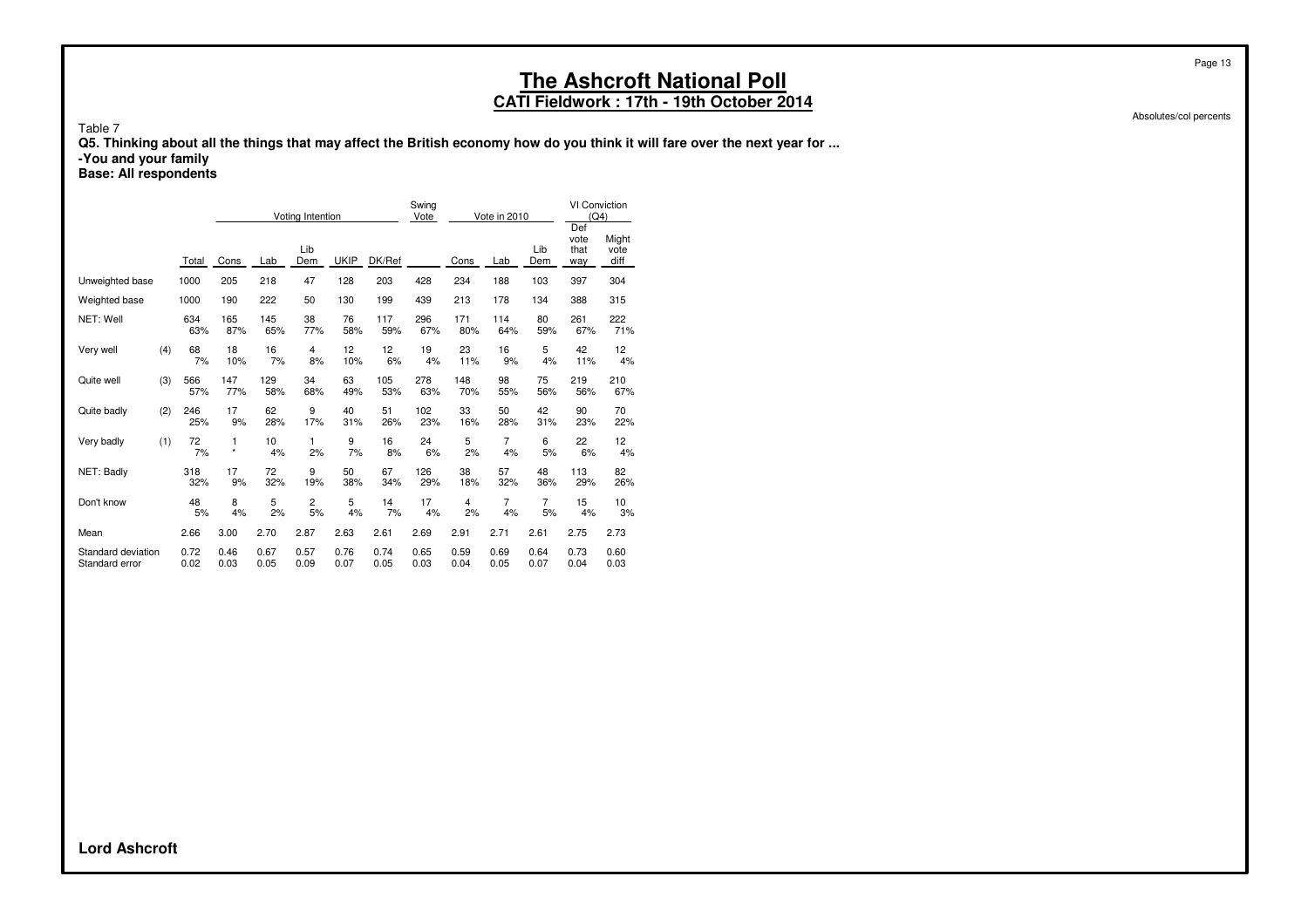#### **CATI Fieldwork : 17th - 19th October 2014**

Absolutes/col percents

Page 14

Table 8

**Q6. Thinking back to the time of the last general election, in 2010, would you say the country as a whole is / you and your family are better off now than in 2010, or worse off, or about the same?**

**Base: All respondents**

|                                |            |            | Gender     | Age       |                      | Class     |           |           |            | Region               |                |                |            |               |               |                       |                             |                          |                      |
|--------------------------------|------------|------------|------------|-----------|----------------------|-----------|-----------|-----------|------------|----------------------|----------------|----------------|------------|---------------|---------------|-----------------------|-----------------------------|--------------------------|----------------------|
|                                | Total      | Male       | Female     | 18-24     | 25-34                | 35-44     | 45-54     | 55-64     | $65+$      | AB                   | C <sub>1</sub> | C <sub>2</sub> | DE         | South<br>East | Mid-<br>lands | North<br>Eng-<br>land | Wales<br>&<br>South<br>West | Scot-<br>land            | NET:<br>Eng-<br>land |
| Unweighted base                | 1000       | 488        | 512        | 84        | 154                  | 164       | 207       | 157       | 234        | 352                  | 226            | 187            | 235        | 256           | 262           | 249                   | 144                         | 89                       | 859                  |
| Weighted base                  | 1000       | 486        | 514        | 123       | 171                  | 166       | 176       | 148       | 216        | 267                  | 281            | 215            | 237        | 271           | 260           | 241                   | 141                         | 87                       | 864                  |
| The country as a whole         |            |            |            |           |                      |           |           |           |            |                      |                |                |            |               |               |                       |                             |                          |                      |
| Better off now than in<br>2010 | 243<br>24% | 142<br>29% | 101<br>20% | 29<br>24% | 52<br>31%            | 38<br>23% | 39<br>22% | 30<br>20% | 55<br>25%  | 77<br>29%            | 79<br>28%      | 50<br>23%      | 38<br>16%  | 69<br>26%     | 67<br>26%     | 53<br>22%             | 36<br>26%                   | 18<br>21%                | 218<br>25%           |
| Worse off now than in<br>2010  | 415<br>42% | 175<br>36% | 240<br>47% | 42<br>34% | 62<br>36%            | 76<br>46% | 80<br>45% | 76<br>52% | 79<br>37%  | 105<br>39%           | 115<br>41%     | 94<br>44%      | 101<br>42% | 106<br>39%    | 112<br>43%    | 100<br>41%            | 58<br>42%                   | 40<br>46%                | 354<br>41%           |
| No better or worse off         | 330<br>33% | 163<br>34% | 166<br>32% | 52<br>42% | 56<br>33%            | 48<br>29% | 56<br>32% | 39<br>27% | 78<br>36%  | 81<br>30%            | 86<br>31%      | 70<br>32%      | 93<br>39%  | 92<br>34%     | 81<br>31%     | 85<br>35%             | 44<br>31%                   | 28<br>32%                | 283<br>33%           |
| Don't know                     | 12<br>1%   | 5<br>1%    | 7<br>1%    | ÷         | 1%                   | 3<br>2%   | 1%        | 2<br>2%   | 4<br>2%    | $\overline{4}$<br>1% | $\star$        | 1<br>1%        | 5<br>2%    | 4<br>2%       | 1<br>$\star$  | 3<br>1%               | 2<br>2%                     | 1<br>1%                  | 10<br>1%             |
| You and your family            |            |            |            |           |                      |           |           |           |            |                      |                |                |            |               |               |                       |                             |                          |                      |
| Better off now than in<br>2010 | 182<br>18% | 112<br>23% | 70<br>14%  | 33<br>27% | 43<br>25%            | 31<br>19% | 28<br>16% | 12<br>8%  | 35<br>16%  | 68<br>26%            | 48<br>17%      | 35<br>16%      | 31<br>13%  | 51<br>19%     | 54<br>21%     | 44<br>18%             | 19<br>14%                   | 14<br>16%                | 163<br>19%           |
| Worse off now than in<br>2010  | 372<br>37% | 167<br>34% | 205<br>40% | 30<br>24% | 57<br>33%            | 60<br>36% | 84<br>48% | 69<br>47% | 72<br>33%  | 82<br>31%            | 107<br>38%     | 83<br>39%      | 100<br>42% | 102<br>37%    | 84<br>32%     | 92<br>38%             | 62<br>44%                   | 32<br>37%                | 320<br>37%           |
| No better or worse off         | 434<br>43% | 202<br>42% | 232<br>45% | 59<br>48% | 69<br>41%            | 73<br>44% | 63<br>36% | 64<br>43% | 106<br>49% | 113<br>42%           | 124<br>44%     | 98<br>45%      | 100<br>42% | 115<br>42%    | 121<br>47%    | 101<br>42%            | 56<br>40%                   | 41<br>47%                | 371<br>43%           |
| Don't know                     | 12<br>1%   | 4<br>1%    | 8<br>2%    | 2<br>2%   | $\overline{c}$<br>1% | 1%        | 1%        | 3<br>2%   | 4<br>2%    | $\overline{4}$<br>1% | 3<br>1%        | $\overline{a}$ | 6<br>3%    | 3<br>1%       | 2<br>1%       | 4<br>2%               | 3<br>2%                     | $\overline{\phantom{0}}$ | 9<br>1%              |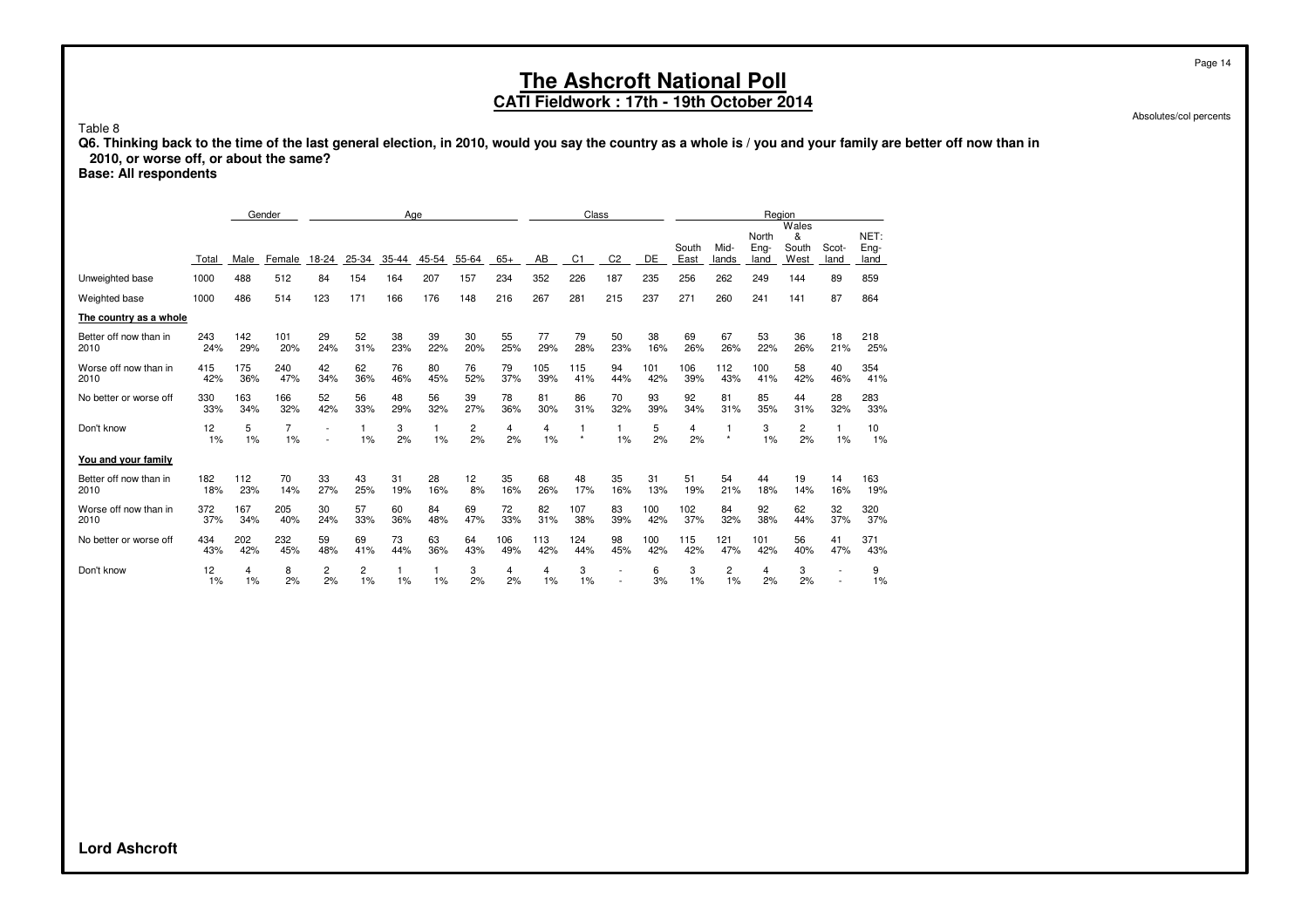### **CATI Fieldwork : 17th - 19th October 2014**

Absolutes/col percents

Page 15

Table 8

**Q6. Thinking back to the time of the last general election, in 2010, would you say the country as a whole is / you and your family are better off now than in**

 **2010, or worse off, or about the same?**

**Base: All respondents**

|                                |            | Voting Intention |                      | Swing<br>Vote  | Vote in 2010                               |           |                      | VI Conviction<br>(Q4)<br>Def |                |            |                      |                       |
|--------------------------------|------------|------------------|----------------------|----------------|--------------------------------------------|-----------|----------------------|------------------------------|----------------|------------|----------------------|-----------------------|
|                                | Total      | Cons             | Lab                  | Lib<br>Dem     | <b>UKIP</b>                                | DK/Ref    |                      | Cons                         | Lab            | Lib<br>Dem | vote<br>that<br>way  | Might<br>vote<br>diff |
| Unweighted base                | 1000       | 205              | 218                  | 47             | 128                                        | 203       | 428                  | 234                          | 188            | 103        | 397                  | 304                   |
| Weighted base                  | 1000       | 190              | 222                  | 50             | 130                                        | 199       | 439                  | 213                          | 178            | 134        | 388                  | 315                   |
| The country as a whole         |            |                  |                      |                |                                            |           |                      |                              |                |            |                      |                       |
| Better off now than in<br>2010 | 243<br>24% | 92<br>48%        | 33<br>15%            | 8<br>15%       | 29<br>22%                                  | 47<br>24% | 109<br>25%           | 95<br>44%                    | 29<br>16%      | 23<br>17%  | 99<br>26%            | 82<br>26%             |
| Worse off now than in<br>2010  | 415<br>42% | 33<br>17%        | 121<br>55%           | 19<br>39%      | 65<br>50%                                  | 79<br>40% | 168<br>38%           | 45<br>21%                    | 94<br>53%      | 68<br>50%  | 165<br>43%           | 122<br>39%            |
| No better or worse off         | 330<br>33% | 65<br>34%        | 68<br>31%            | 22<br>44%      | 36<br>28%                                  | 67<br>34% | 159<br>36%           | 71<br>33%                    | 56<br>31%      | 43<br>32%  | 121<br>31%           | 109<br>35%            |
| Don't know                     | 12<br>1%   | 1<br>1%          | $\overline{a}$<br>L, | 1<br>2%        | $\overline{\phantom{0}}$<br>$\overline{a}$ | 5<br>3%   | $\overline{4}$<br>1% | 2<br>1%                      | $\overline{a}$ | 1<br>1%    | $\overline{c}$<br>1% | 1<br>$\star$          |
| You and your family            |            |                  |                      |                |                                            |           |                      |                              |                |            |                      |                       |
| Better off now than in<br>2010 | 182<br>18% | 60<br>31%        | 29<br>13%            | 12<br>24%      | 17<br>13%                                  | 35<br>17% | 70<br>16%            | 64<br>30%                    | 27<br>15%      | 20<br>15%  | 85<br>22%            | 52<br>17%             |
| Worse off now than in<br>2010  | 372<br>37% | 27<br>14%        | 96<br>43%            | 17<br>35%      | 61<br>47%                                  | 78<br>39% | 150<br>34%           | 44<br>21%                    | 75<br>42%      | 60<br>45%  | 145<br>37%           | 102<br>32%            |
| No better or worse off         | 434<br>43% | 101<br>53%       | 97<br>44%            | 20<br>40%      | 51<br>39%                                  | 80<br>40% | 212<br>48%           | 103<br>48%                   | 75<br>42%      | 53<br>39%  | 155<br>40%           | 160<br>51%            |
| Don't know                     | 12<br>1%   | 3<br>1%          |                      | $\overline{a}$ | 1<br>1%                                    | 6<br>3%   | 7<br>2%              | 3<br>1%                      | 1<br>1%        | 1<br>1%    | 3<br>1%              | 1<br>$\star$          |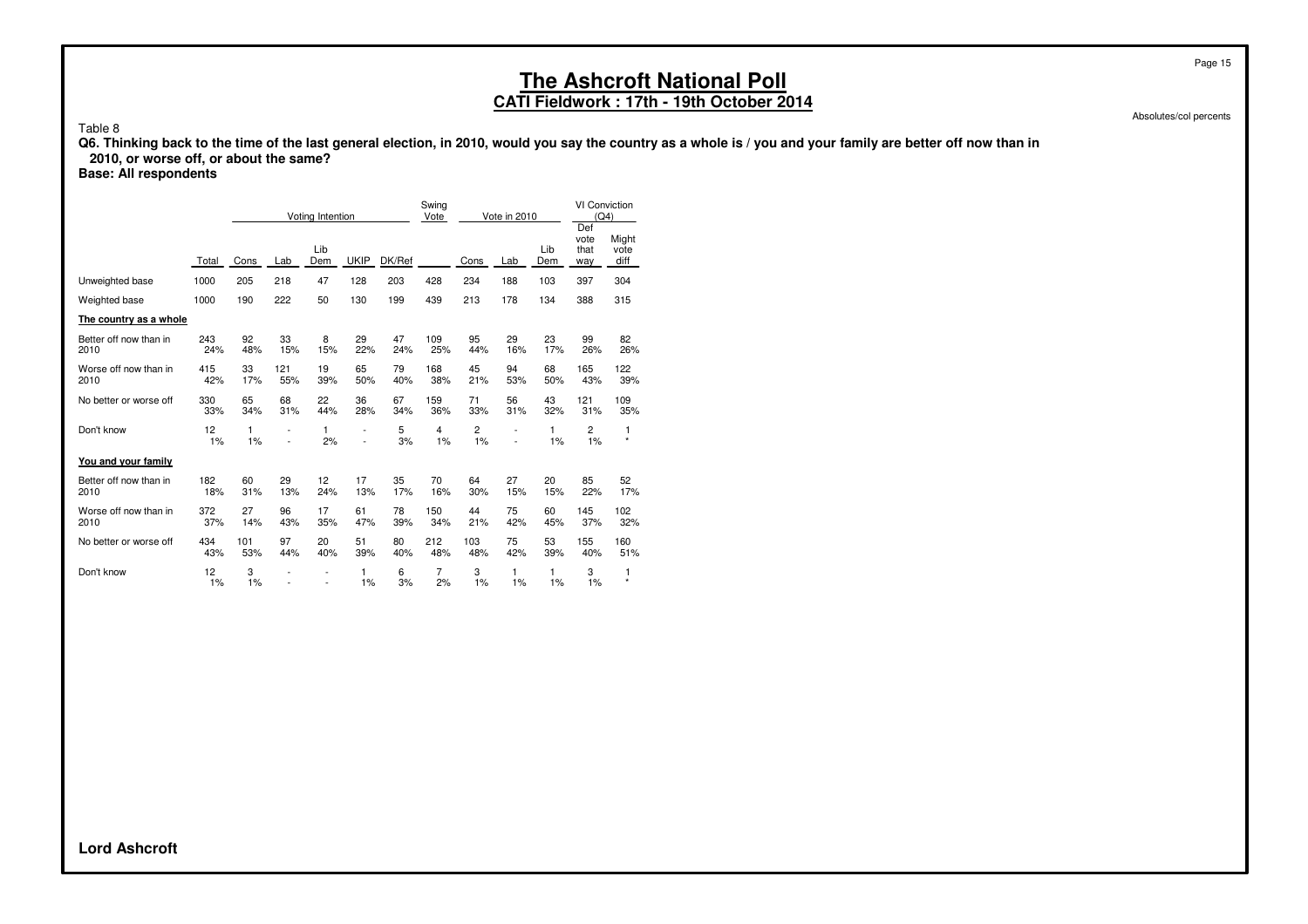#### **CATI Fieldwork : 17th - 19th October 2014**

Absolutes/col percents

Page 16

Table 9

**Q7. Imagine that since 2010 we had had a Labour government, rather than a coalition between the Conservatives and the Liberal Democrats. Do you think the country as a whole / you and your family would be better off than it is now if we had had a Labour government since 2010? Base: All respondents**

|                                                                                  |            |            | Gender     | Aae       |           |           | Class     |           |                      |            | Region         |                |            |               |               |                       |                             |               |                      |
|----------------------------------------------------------------------------------|------------|------------|------------|-----------|-----------|-----------|-----------|-----------|----------------------|------------|----------------|----------------|------------|---------------|---------------|-----------------------|-----------------------------|---------------|----------------------|
|                                                                                  | Total      | Male       | Female     | 18-24     | 25-34     | $35 - 44$ | 45-54     | 55-64     | $65+$                | AB         | C <sub>1</sub> | C <sub>2</sub> | <b>DE</b>  | South<br>East | Mid-<br>lands | North<br>Eng-<br>land | Wales<br>&<br>South<br>West | Scot-<br>land | NET:<br>Eng-<br>land |
| Unweighted base                                                                  | 1000       | 488        | 512        | 84        | 154       | 164       | 207       | 157       | 234                  | 352        | 226            | 187            | 235        | 256           | 262           | 249                   | 144                         | 89            | 859                  |
| Weighted base                                                                    | 1000       | 486        | 514        | 123       | 171       | 166       | 176       | 148       | 216                  | 267        | 281            | 215            | 237        | 271           | 260           | 241                   | 141                         | 87            | 864                  |
| The country as a whole                                                           |            |            |            |           |           |           |           |           |                      |            |                |                |            |               |               |                       |                             |               |                      |
| We would be better off<br>now if we had had a<br>Labour government since<br>2010 | 225<br>22% | 111<br>23% | 114<br>22% | 41<br>34% | 47<br>28% | 39<br>23% | 29<br>17% | 35<br>24% | 33<br>15%            | 60<br>23%  | 71<br>25%      | 43<br>20%      | 50<br>21%  | 54<br>20%     | 64<br>25%     | 58<br>24%             | 31<br>22%                   | 17<br>20%     | 195<br>23%           |
| We would be worse off<br>now if we had had a<br>Labour government since<br>2010  | 347<br>35% | 177<br>36% | 169<br>33% | 12<br>9%  | 42<br>24% | 53<br>32% | 64<br>36% | 58<br>39% | 118<br>55%           | 91<br>34%  | 103<br>37%     | 76<br>35%      | 77<br>32%  | 108<br>40%    | 92<br>36%     | 80<br>33%             | 44<br>31%                   | 22<br>26%     | 311<br>36%           |
| We would be no better<br>or worse off                                            | 384<br>38% | 177<br>36% | 207<br>40% | 63<br>52% | 70<br>41% | 64<br>39% | 80<br>45% | 50<br>34% | 57<br>27%            | 99<br>37%  | 98<br>35%      | 87<br>40%      | 100<br>42% | 95<br>35%     | 94<br>36%     | 96<br>40%             | 60<br>43%                   | 38<br>44%     | 325<br>38%           |
| Don't know                                                                       | 45<br>4%   | 21<br>4%   | 24<br>5%   | 7<br>5%   | 13<br>7%  | 9<br>6%   | 4<br>2%   | 5<br>3%   | 8<br>3%              | 17<br>6%   | 8<br>3%        | 9<br>4%        | 10<br>4%   | 14<br>5%      | 9<br>3%       | 7<br>3%               | 5<br>4%                     | 10<br>11%     | 32<br>4%             |
| You and your family                                                              |            |            |            |           |           |           |           |           |                      |            |                |                |            |               |               |                       |                             |               |                      |
| We would be better off<br>now if we had had a<br>Labour government since<br>2010 | 228<br>23% | 114<br>23% | 114<br>22% | 40<br>32% | 51<br>30% | 37<br>22% | 35<br>20% | 30<br>20% | 36<br>16%            | 61<br>23%  | 73<br>26%      | 42<br>20%      | 52<br>22%  | 53<br>20%     | 61<br>23%     | 58<br>24%             | 37<br>27%                   | 19<br>22%     | 191<br>22%           |
| We would be worse off<br>now if we had had a<br>Labour government since<br>2010  | 300<br>30% | 151<br>31% | 149<br>29% | 12<br>10% | 28<br>16% | 44<br>26% | 59<br>34% | 48<br>33% | 109<br>51%           | 75<br>28%  | 78<br>28%      | 75<br>35%      | 73<br>31%  | 91<br>34%     | 81<br>31%     | 71<br>30%             | 38<br>27%                   | 19<br>21%     | 271<br>31%           |
| We would be no better<br>or worse off                                            | 421<br>42% | 194<br>40% | 227<br>44% | 65<br>53% | 81<br>48% | 76<br>46% | 76<br>43% | 60<br>40% | 64<br>30%            | 115<br>43% | 118<br>42%     | 88<br>41%      | 100<br>42% | 113<br>42%    | 106<br>41%    | 101<br>42%            | 59<br>42%                   | 41<br>47%     | 360<br>42%           |
| Don't know                                                                       | 50<br>5%   | 26<br>5%   | 24<br>5%   | 6<br>5%   | 11<br>7%  | 10<br>6%  | 6<br>3%   | 10<br>7%  | $\overline{7}$<br>3% | 17<br>6%   | 12<br>4%       | 10<br>5%       | 12<br>5%   | 14<br>5%      | 12<br>5%      | 11<br>5%              | 6<br>4%                     | 8<br>9%       | 41<br>5%             |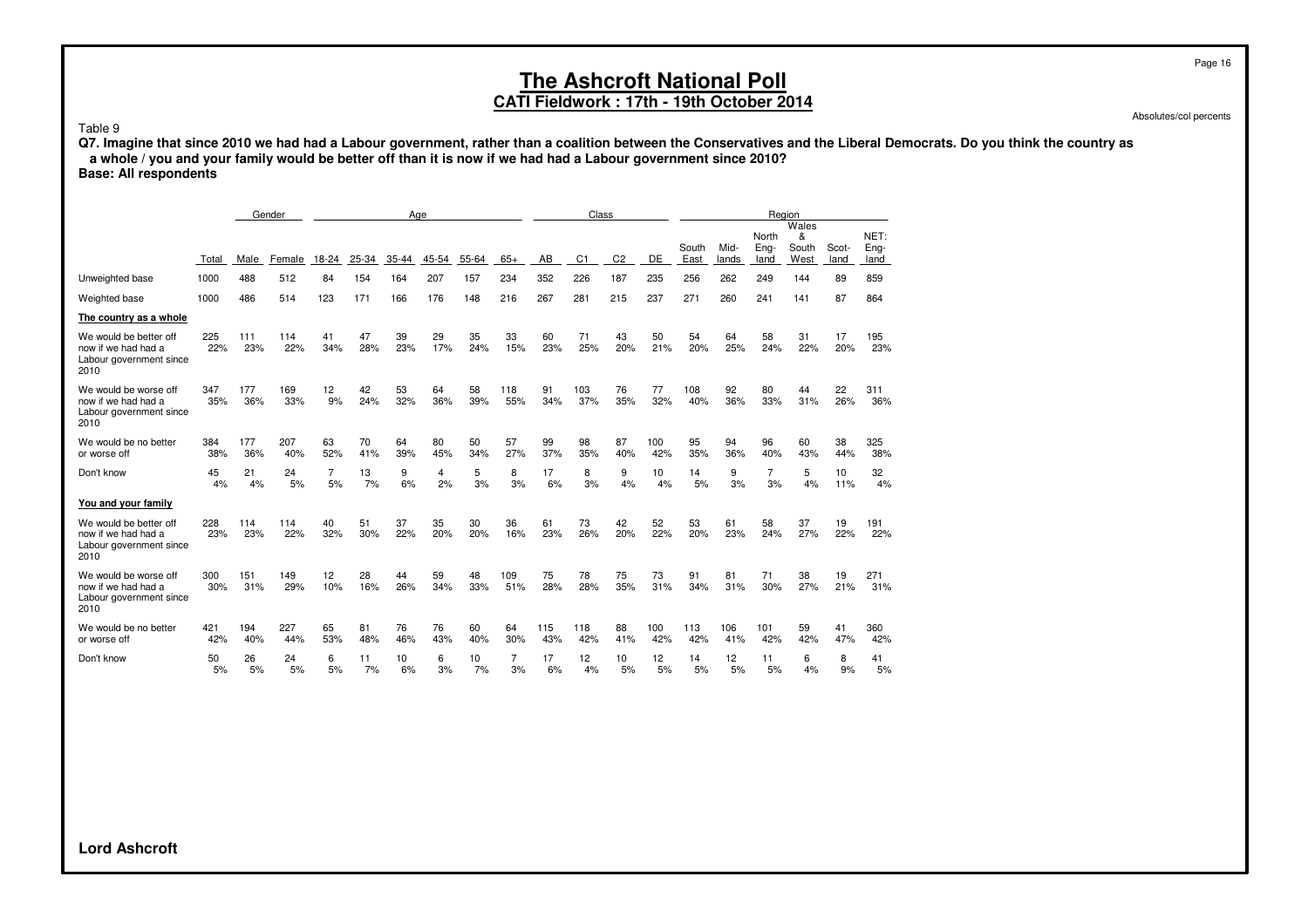### **CATI Fieldwork : 17th - 19th October 2014**

Absolutes/col percents

#### Table 9

**Q7. Imagine that since 2010 we had had a Labour government, rather than a coalition between the Conservatives and the Liberal Democrats. Do you think the country as a whole / you and your family would be better off than it is now if we had had a Labour government since 2010? Base: All respondents**

|                                                                                  |            |                      |                      | Voting Intention      |             |           | Swing<br>Vote |            | Vote in 2010 |            | <b>VI Conviction</b><br>(Q4)<br>Def |                       |
|----------------------------------------------------------------------------------|------------|----------------------|----------------------|-----------------------|-------------|-----------|---------------|------------|--------------|------------|-------------------------------------|-----------------------|
|                                                                                  | Total      | Cons                 | Lab                  | Lib<br>Dem            | <b>UKIP</b> | DK/Ref    |               | Cons       | Lab          | Lib<br>Dem | vote<br>that<br>way                 | Might<br>vote<br>diff |
| Unweighted base                                                                  | 1000       | 205                  | 218                  | 47                    | 128         | 203       | 428           | 234        | 188          | 103        | 397                                 | 304                   |
| Weighted base                                                                    | 1000       | 190                  | 222                  | 50                    | 130         | 199       | 439           | 213        | 178          | 134        | 388                                 | 315                   |
| The country as a whole                                                           |            |                      |                      |                       |             |           |               |            |              |            |                                     |                       |
| We would be better off<br>now if we had had a<br>Labour government since<br>2010 | 225<br>22% | 9<br>5%              | 126<br>57%           | 6<br>11%              | 10<br>8%    | 33<br>17% | 76<br>17%     | 8<br>4%    | 75<br>42%    | 37<br>28%  | 115<br>30%                          | 58<br>18%             |
| We would be worse off<br>now if we had had a<br>Labour government since<br>2010  | 347<br>35% | 145<br>76%           | 12<br>5%             | 19<br>38%             | 71<br>54%   | 63<br>32% | 134<br>31%    | 168<br>79% | 21<br>12%    | 38<br>28%  | 172<br>44%                          | 99<br>32%             |
| We would be no better<br>or worse off                                            | 384<br>38% | 35<br>18%            | 82<br>37%            | 25<br>50%             | 46<br>35%   | 78<br>39% | 204<br>46%    | 35<br>16%  | 79<br>44%    | 53<br>40%  | 96<br>25%                           | 148<br>47%            |
| Don't know                                                                       | 45<br>4%   | $\overline{c}$<br>1% | $\overline{2}$<br>1% | 1<br>1%               | 4<br>3%     | 24<br>12% | 25<br>6%      | 2<br>1%    | 3<br>2%      | 6<br>4%    | 5<br>1%                             | 9<br>3%               |
| You and your family                                                              |            |                      |                      |                       |             |           |               |            |              |            |                                     |                       |
| We would be better off<br>now if we had had a<br>Labour government since<br>2010 | 228<br>23% | 14<br>7%             | 114<br>51%           | $\overline{7}$<br>14% | 13<br>10%   | 34<br>17% | 82<br>19%     | 14<br>6%   | 78<br>44%    | 34<br>25%  | 114<br>29%                          | 64<br>20%             |
| We would be worse off<br>now if we had had a<br>Labour government since<br>2010  | 300<br>30% | 123<br>64%           | 9<br>4%              | 17<br>35%             | 63<br>48%   | 49<br>25% | 107<br>24%    | 144<br>67% | 13<br>7%     | 31<br>23%  | 152<br>39%                          | 83<br>26%             |
| We would be no better<br>or worse off                                            | 421<br>42% | 49<br>26%            | 97<br>44%            | 24<br>48%             | 52<br>40%   | 88<br>44% | 225<br>51%    | 51<br>24%  | 84<br>47%    | 63<br>47%  | 115<br>30%                          | 158<br>50%            |
| Don't know                                                                       | 50<br>5%   | 5<br>2%              | 2<br>$1\%$           | $\overline{2}$<br>3%  | 3<br>2%     | 29<br>14% | 25<br>6%      | 5<br>2%    | 4<br>2%      | 6<br>4%    | 7<br>2%                             | 9<br>3%               |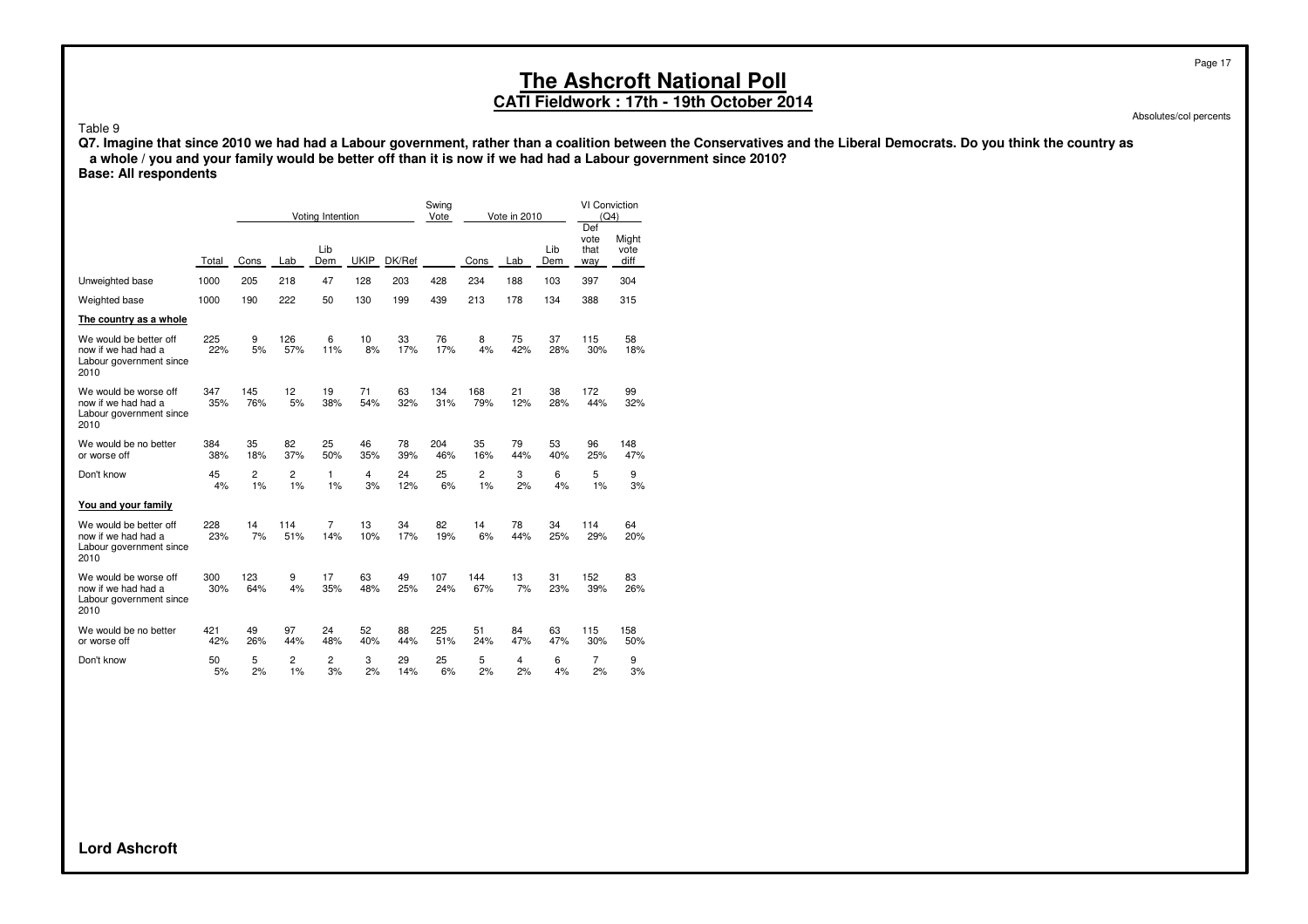**CATI Fieldwork : 17th - 19th October 2014**

Absolutes/col percents

Page 18

Table 10 **Have you taken a foreign holiday in the last 3 years? Base: All respondents**

|                 | Unweighted<br>Total | Weighted<br>Total |
|-----------------|---------------------|-------------------|
| Unweighted base | 1000                | 1000              |
| Weighted base   | 1000                | 1000              |
| Yes             | 593<br>59%          | 610<br>61%        |
| No              | 407<br>41%          | 390<br>39%        |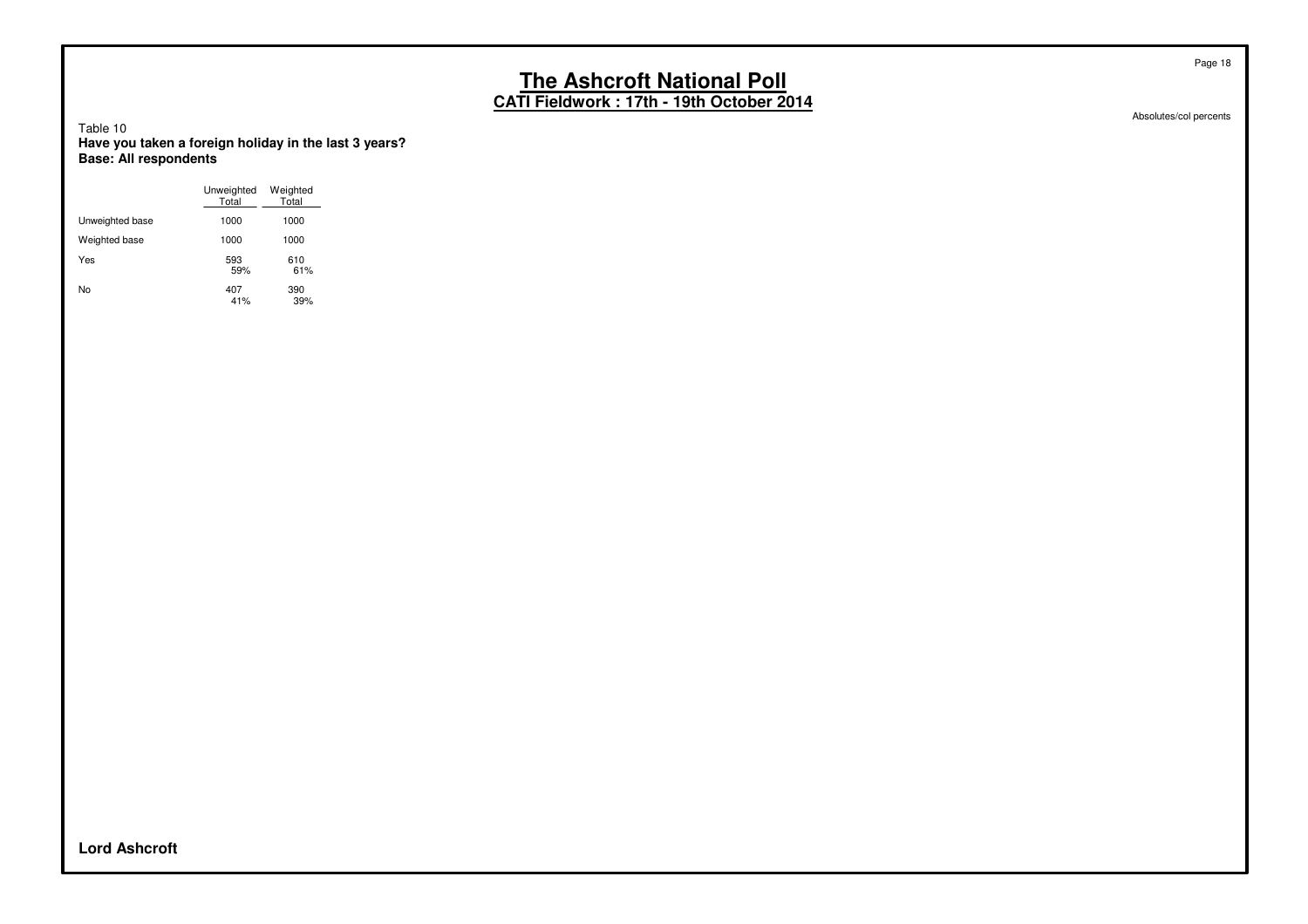**CATI Fieldwork : 17th - 19th October 2014**

#### Table 11 **Is the house or flat in which you live...? Base: All respondents**

|                                      | Unweighted<br>Total | Weighted<br>Total |
|--------------------------------------|---------------------|-------------------|
| Unweighted base                      | 1000                | 1000              |
| Weighted base                        | 1000                | 1000              |
| NET: Owners                          | 644<br>64%          | 650<br>65%        |
| Owned outright -<br>without mortgage | 308<br>31%          | 330<br>33%        |
| Owned with a mortgage<br>or loan     | 336<br>34%          | 320<br>32%        |
| <b>NET: Renters</b>                  | 341<br>34%          | 338<br>34%        |
| Rented from the council              | 113<br>11%          | 140<br>14%        |
| Rented from a housing<br>association | 81<br>8%            | 68<br>7%          |
| Rented from someone<br>else          | 147<br>15%          | 130<br>13%        |
| Rent free                            | 15<br>2%            | 12<br>1%          |

Absolutes/col percents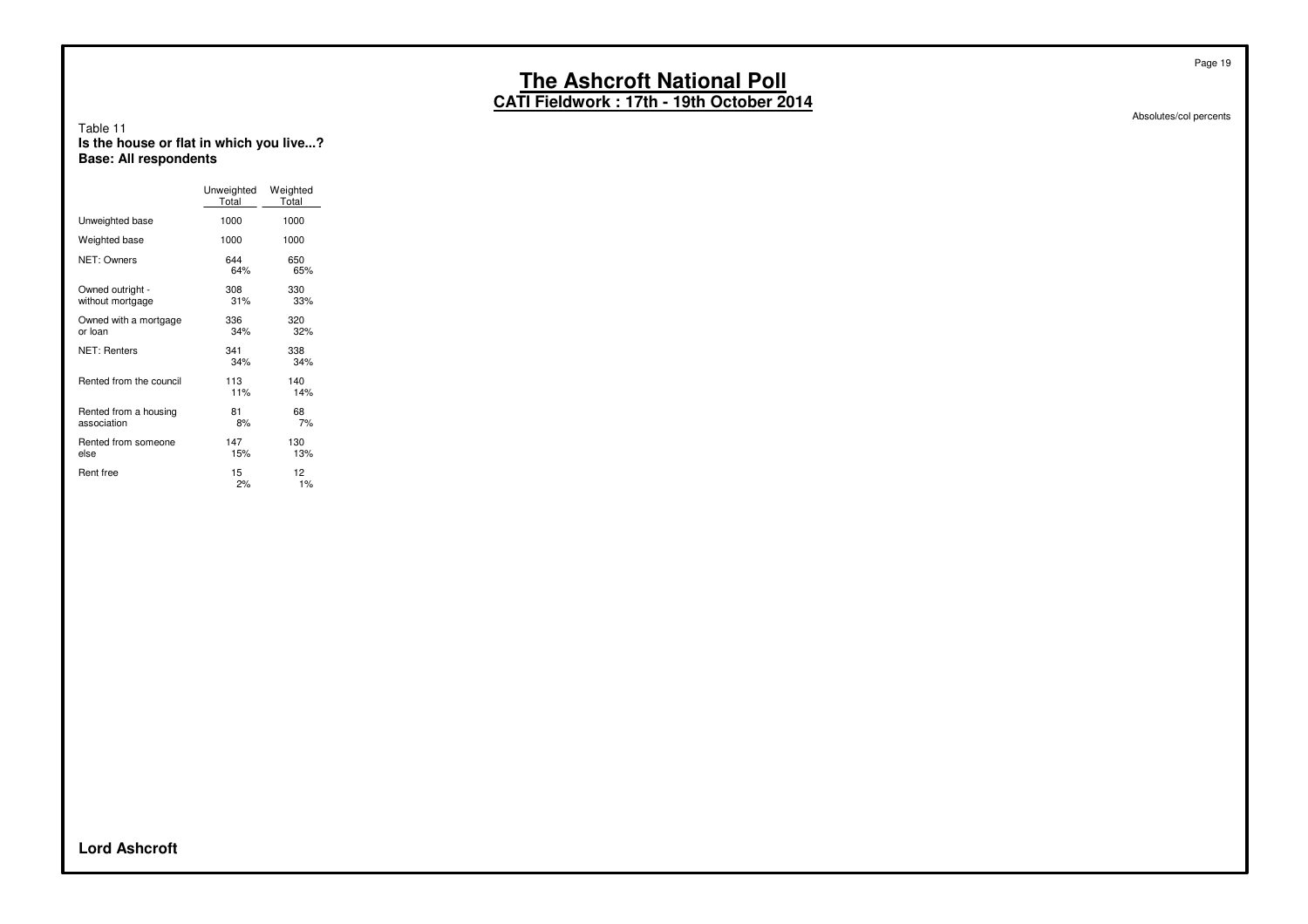**CATI Fieldwork : 17th - 19th October 2014**

Absolutes/col percents

#### Table 12 **How many cars are there in your household? Base: All respondents**

|                                      | Unweighted<br>Total | Weighted<br>Total |
|--------------------------------------|---------------------|-------------------|
| Unweighted base                      | 1000                | 1000              |
| Weighted base                        | 1000                | 1000              |
| None                                 | 202<br>20%          | 210<br>21%        |
| 1                                    | 406<br>41%          | 420<br>42%        |
| 2                                    | 293<br>29%          | 280<br>28%        |
| 3+                                   | 99<br>10%           | 90<br>9%          |
| Mean                                 | 1.34                | 1.30              |
| Standard deviation<br>Standard error | 1.04<br>0.03        | 1.03<br>0.03      |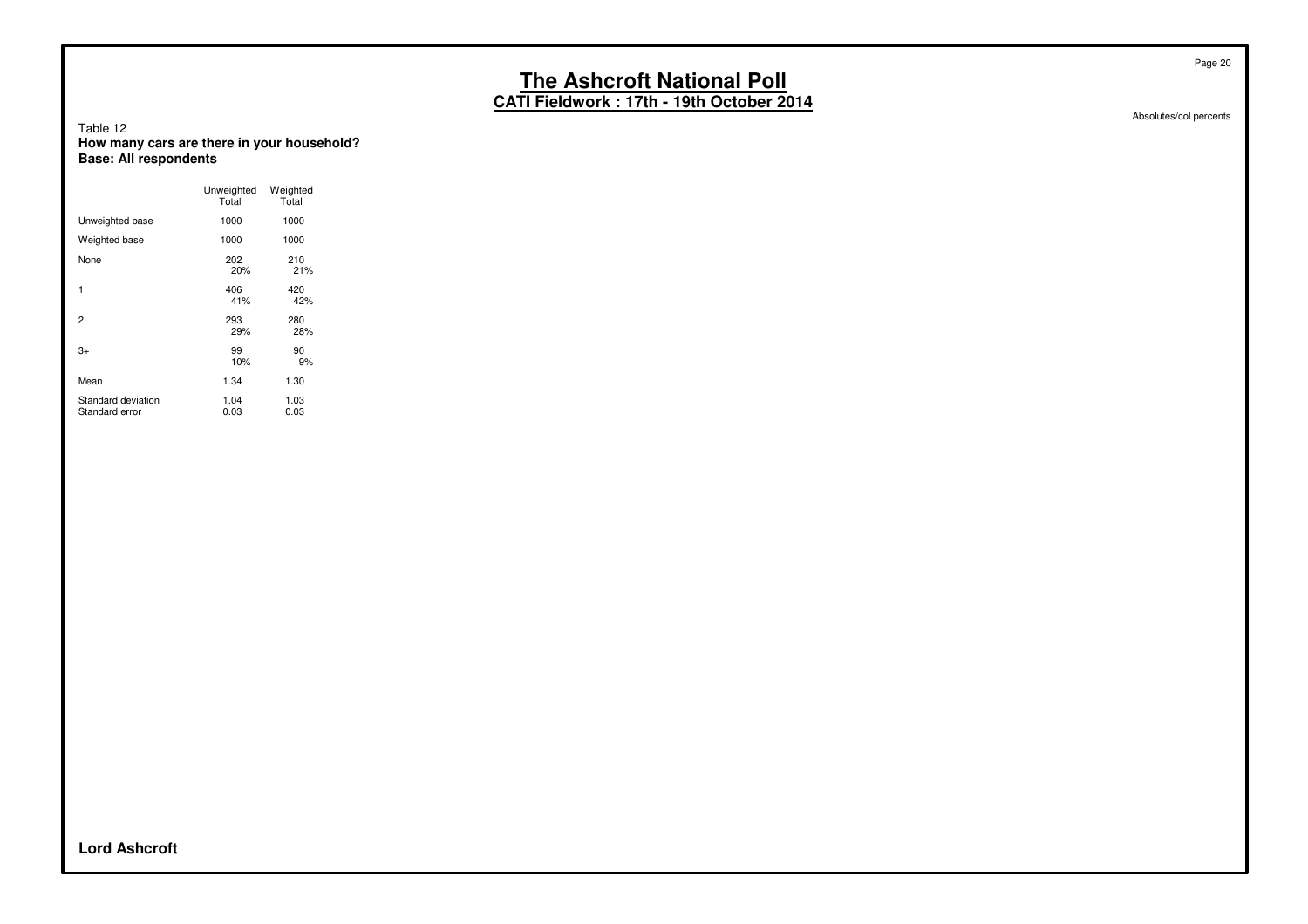**CATI Fieldwork : 17th - 19th October 2014**

#### Table 13 **Current working status Base: All respondents**

|                                                                      | Unweighted<br>Total | Weighted<br>Total |
|----------------------------------------------------------------------|---------------------|-------------------|
| Unweighted base                                                      | 1000                | 1000              |
| Weighted base                                                        | 1000                | 1000              |
| NET: Working                                                         | 606<br>61%          | 560<br>56%        |
| Working full time -<br>working 30 hours per<br>week or more          | 476<br>48%          | 440<br>44%        |
| Working part time -<br>working between 8 and<br>29 hours per week    | 130<br>13%          | 120<br>12%        |
| NET: Not Working                                                     | 394<br>39%          | 440<br>44%        |
| Not working but seeking<br>work or temporarily<br>unemployed or sick | 52<br>5%            | 64<br>6%          |
| Not working and not<br>seeking work/ student                         | 51<br>5%            | 71<br>7%          |
| Retired on a state<br>pension only                                   | 92<br>9%            | 88<br>9%          |
| Retired with a private<br>pension                                    | 152<br>15%          | 156<br>16%        |
| House person,<br>housewife,<br>househusband, etc.                    | 47<br>5%            | 62<br>6%          |

Absolutes/col percents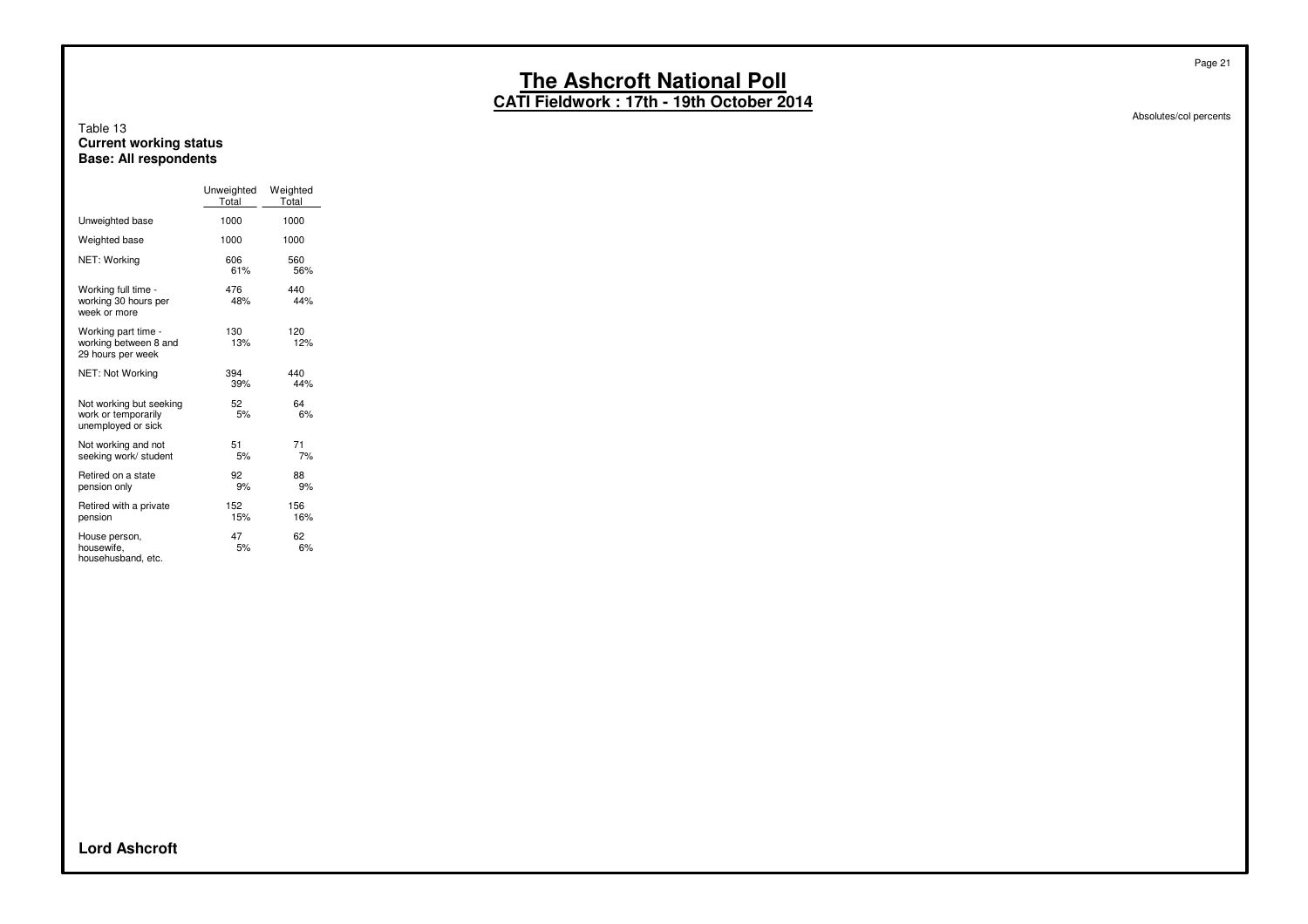**CATI Fieldwork : 17th - 19th October 2014**

#### Table 14 **SEG Base: All respondents**

|                 | Unweighted<br>Total | Weighted<br>Total |
|-----------------|---------------------|-------------------|
| Unweighted base | 1000                | 1000              |
| Weighted base   | 1000                | 1000              |
| NET: AB         | 352<br>35%          | 267<br>27%        |
| A               | 112<br>11%          | 84<br>8%          |
| B               | 240<br>24%          | 183<br>18%        |
| C1              | 226<br>23%          | 277<br>28%        |
| C <sub>2</sub>  | 187<br>19%          | 218<br>22%        |
| D               | 104<br>10%          | 102<br>10%        |
| E               | 131<br>13%          | 135<br>14%        |
| NET: DE         | 235<br>24%          | 238<br>24%        |

Absolutes/col percents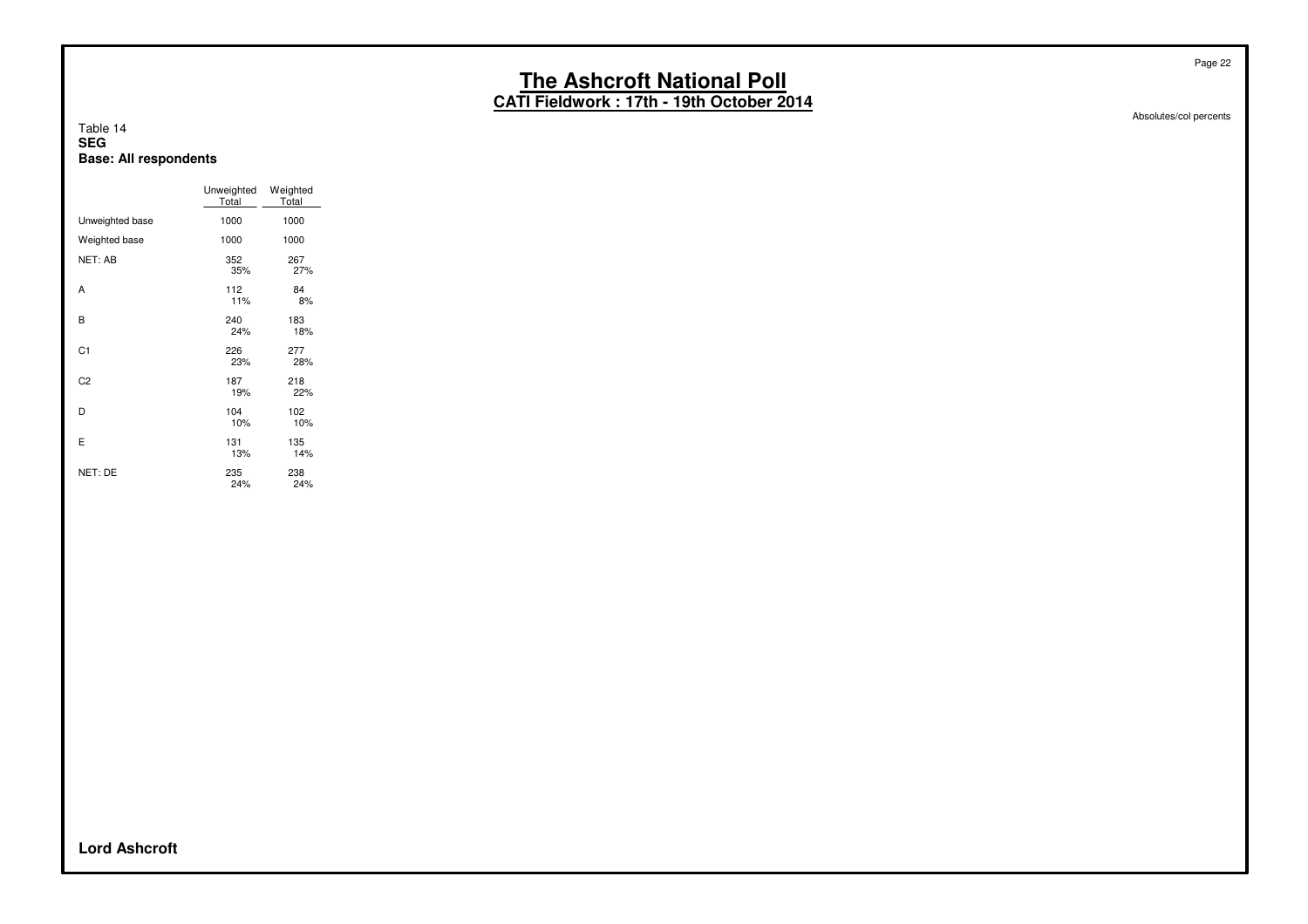**CATI Fieldwork : 17th - 19th October 2014**

Table 15 **Age Base: All respondents**

|                 | Unweighted<br>Total | Weighted<br>Total |
|-----------------|---------------------|-------------------|
| Unweighted base | 1000                | 1000              |
| Weighted base   | 1000                | 1000              |
| 18-24           | 84<br>8%            | 119<br>12%        |
| 25-34           | 154<br>15%          | 168<br>17%        |
| 35-44           | 164<br>16%          | 168<br>17%        |
| 45-54           | 207<br>21%          | 178<br>18%        |
| 55-64           | 157<br>16%          | 149<br>15%        |
| 65 or older     | 234<br>23%          | 218<br>22%        |
| Average age     | 48.75               | 47.02             |

Absolutes/col percents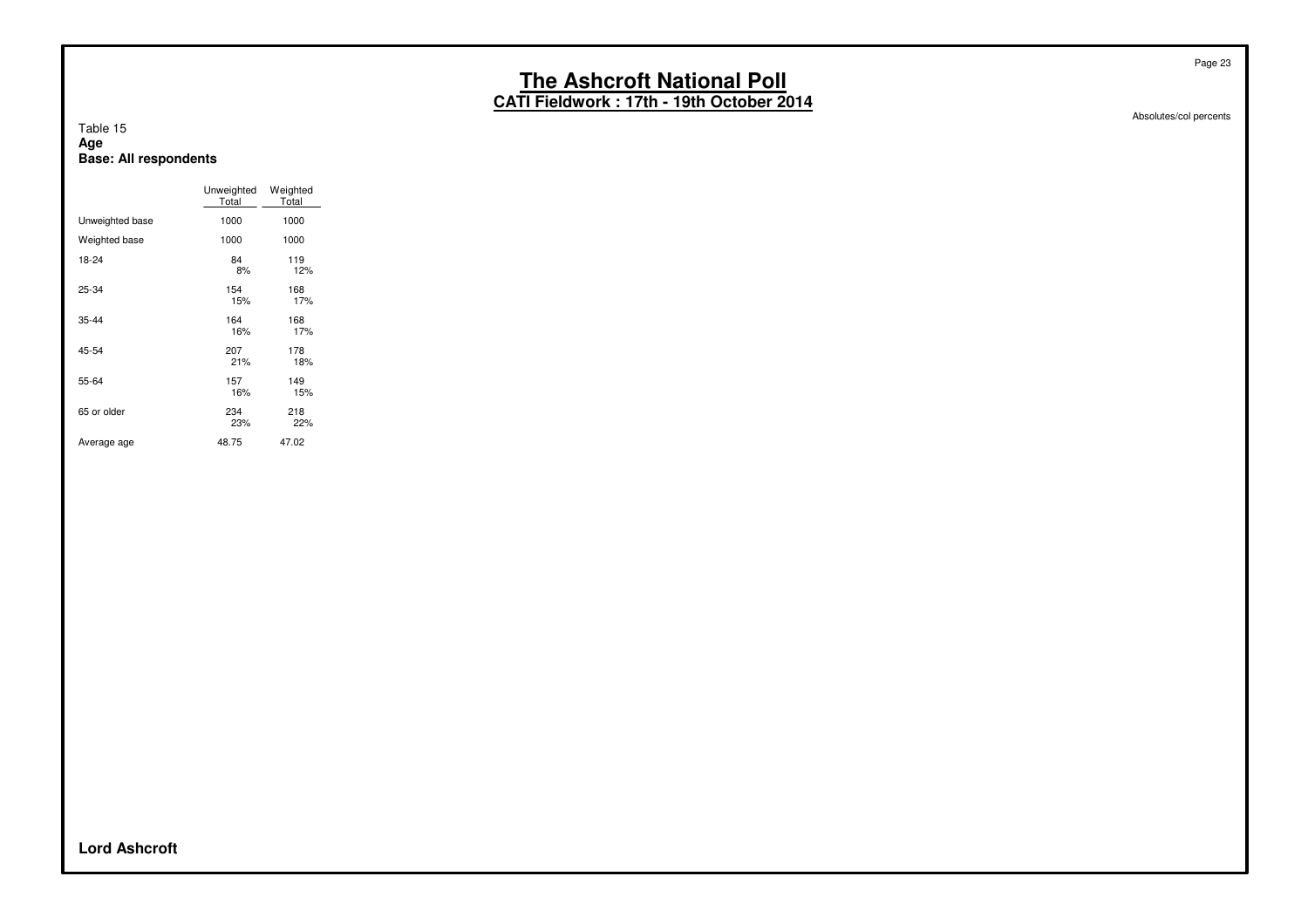**CATI Fieldwork : 17th - 19th October 2014**

#### Table 16 **Gender Base: All respondents**

|                 | Unweighted<br>Total | Weighted<br>Total |
|-----------------|---------------------|-------------------|
| Unweighted base | 1000                | 1000              |
| Weighted base   | 1000                | 1000              |
| Male            | 488<br>49%          | 490<br>49%        |
| Female          | 512<br>51%          | 510<br>51%        |

Absolutes/col percents

**Lord Ashcroft**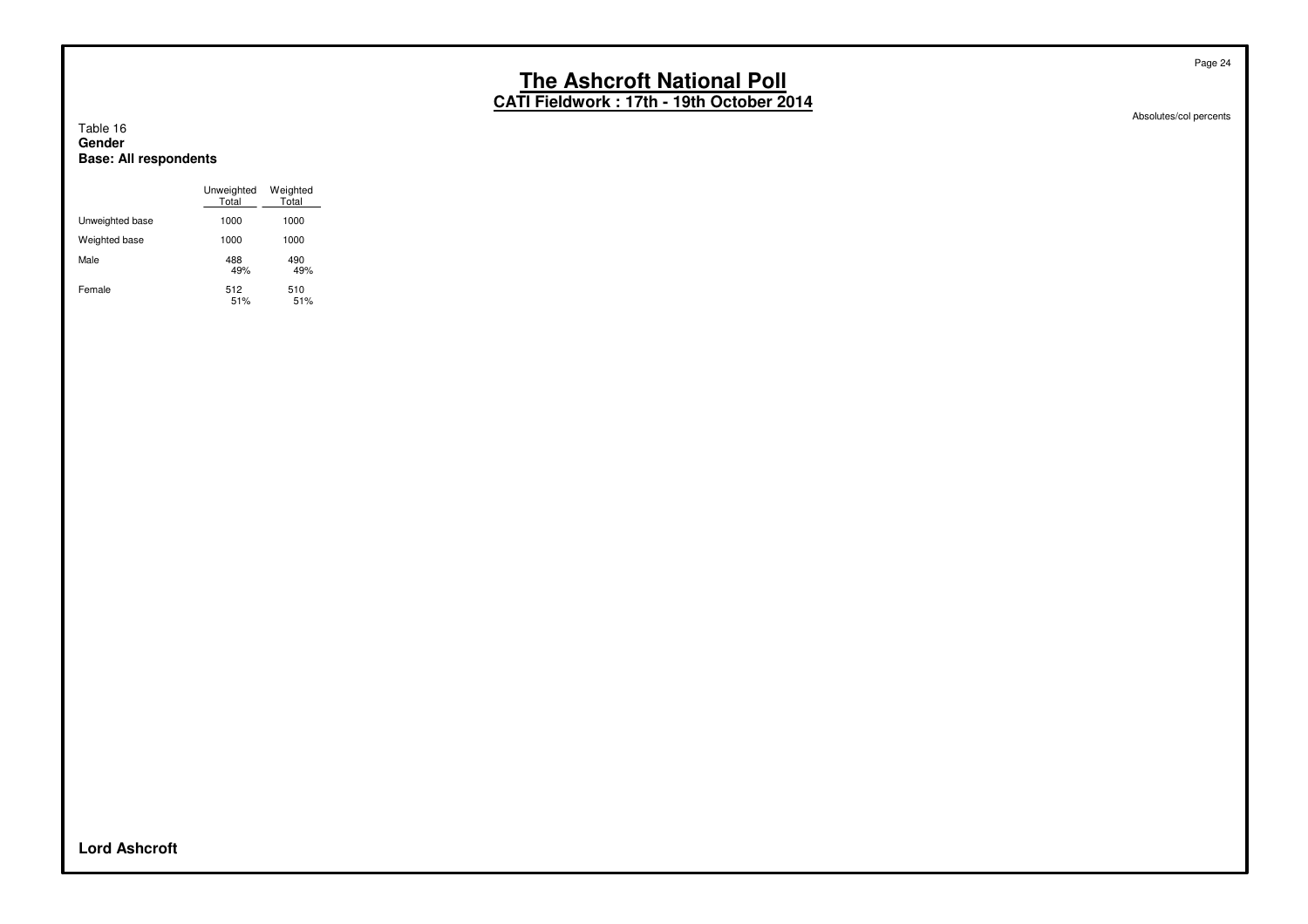**CATI Fieldwork : 17th - 19th October 2014**

#### Table 17 **Region Base: All respondents**

|                        | Unweighted<br>Total | Weighted<br>Total |
|------------------------|---------------------|-------------------|
| Unweighted base        | 1000                | 1000              |
| Weighted base          | 1000                | 1000              |
| Scotland               | 89<br>9%            | 90<br>9%          |
| North East             | 41<br>4%            | 40<br>4%          |
| North West             | 114<br>11%          | 110<br>11%        |
| Yorkshire & Humberside | 94<br>9%            | 90<br>9%          |
| <b>West Midlands</b>   | 91<br>9%            | 90<br>9%          |
| East Midlands          | 68<br>7%            | 70<br>7%          |
| Wales                  | 52<br>5%            | 50<br>5%          |
| Eastern                | 103<br>10%          | 100<br>10%        |
| London                 | 120<br>12%          | 130<br>13%        |
| South East             | 136<br>14%          | 140<br>14%        |
| South West             | 92<br>9%            | 90<br>9%          |

Absolutes/col percents